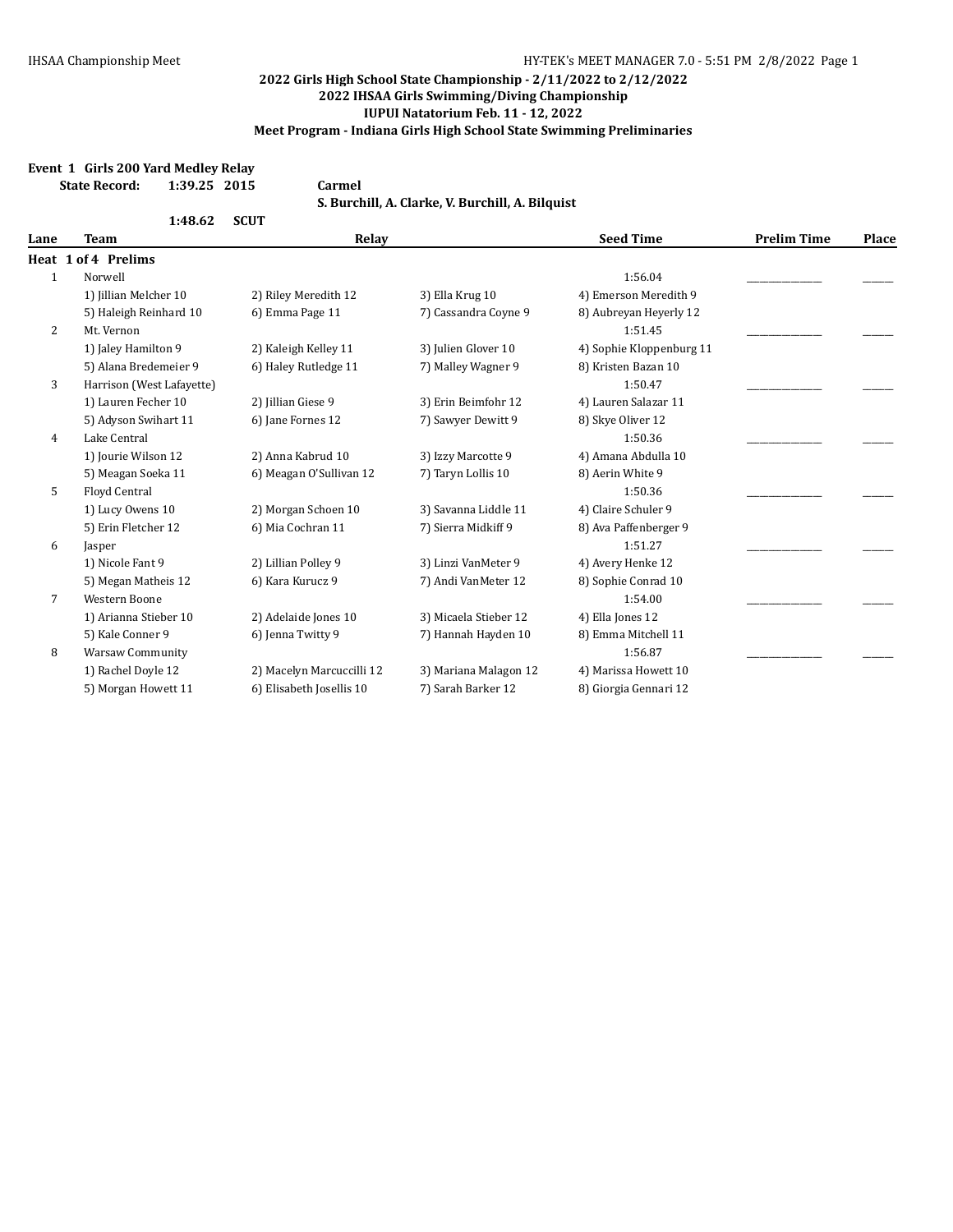#### **Heat 2 Prelims... (Event 1 Girls 200 Yard Medley Relay)**

| $\mathbf{1}$ | Greenfield-Central                |                           |                            | 1:49.43                 |  |
|--------------|-----------------------------------|---------------------------|----------------------------|-------------------------|--|
|              | 1) Alyssa Osborn 9                | 2) Norah Johnson 11       | 3) Mary Ellen Stratman 11  | 4) Rachel Stutz 9       |  |
|              | 5) Cecelia Duffy-Johnson 10       | 6) Elizabeth Coleman 12   | 7) Taylor Parsons 9        | 8) Reagan Crouch 11     |  |
| 2            | Southport                         |                           |                            | 1:48.34                 |  |
|              | 1) Caroline Reinke 12             | 2) Karlie Dodd 10         | 3) Madeline Jarvis 12      | 4) Noelle Bryan 11      |  |
|              | 5) Lucy Hiller 10                 | 6) Samantha Cox 12        | 7) Emily Mertz 12          | 8) Haidyn Coleman 9     |  |
| 3            | Northridge                        |                           |                            | 1:45.86                 |  |
|              | 1) Reagan Hartzell 12             | 2) Tavia Bratt 11         | 3) Alaina Yeater 12        | 4) Syd Nethercutt 11    |  |
|              | 5) Jordyn Hicks 10                | 6) Makena Mount 12        | 7) Faye Hunsberger 9       | 8) Abigail Sullivan 9   |  |
| 4            | Fishers                           |                           |                            | 1:43.40                 |  |
|              | 1) Josephine Ramey 11             | 2) Grace Lux 12           | 3) Alexandra Stein 12      | 4) Kalliopi Agapios 12  |  |
|              | 5) Mackenzie Pierce 12            | 6) Claire Francis 9       | 7) Avery Stein 10          | 8) Kate Mouser 11       |  |
| 5            | Homestead                         |                           |                            | 1:43.75                 |  |
|              | 1) Morgan Brown 12                | 2) Hayden Shurtz 11       | 3) Ripley Merritt 10       | 4) Halle Weaver 12      |  |
|              | 5) Lillian Heine 10               | 6) Hailey Todd 12         | 7) Sydney Koehrn 10        | 8) Addison Knoblauch 10 |  |
| 6            | Penn                              |                           |                            | 1:46.76                 |  |
|              | 1) Alyssa Messenger 12            | 2) Anika Guenther 9       | 3) Avery Woods 10          | 4) Madison Bottorff 12  |  |
|              | 5) Tory Temeles 11                | 6) Lilian Christianson 10 | 7) Hailey Crampton 9       | 8) Vanessa Domalewski 9 |  |
| 7            | South Bend St Joseph              |                           |                            | 1:49.26                 |  |
|              | 1) Olivia Elston 11               | 2) Grace Litzinger 9      | 3) Jacqueline Dobrydney 11 | 4) Jane Lloyd 12        |  |
|              | 5) Addyson Farmer 9               | 6) Vivian Wheeler 9       | 7) Cecilia Farrell 11      | 8) Emma Morris 10       |  |
| 8            | <b>Bloomington North</b>          |                           |                            | 1:50.20                 |  |
|              | 1) Delani Fisher 12               | 2) Lindsey Mitchell 11    | 3) Ashley Freel 10         | 4) Isabella Buehler 12  |  |
|              | 5) Sarah Murer 11                 | 6) Isabel Stults 12       | 7) Kate Thies 9            | 8) Sophia Thorbecke 12  |  |
|              | Heat 3 of 4 Prelims               |                           |                            |                         |  |
| $\mathbf{1}$ | North Central (Indpls.)           |                           |                            | 1:49.33                 |  |
|              | 1) Lauren Diercks 12              | 2) Dillon Horsley 11      | 3) Reagan Shaar 12         | 4) Gabrielle Koon 9     |  |
|              | 5) Deborah Danek 11               | 6) Abigail Marshall 9     | 7) Olivia Bourquein 11     | 8) Emily Buening 11     |  |
| 2            | Noblesville                       |                           |                            | 1:47.84                 |  |
|              | 1) Sophie Resner 12               | 2) Maya McDonald 10       | 3) Emily Knott 10          | 4) Mia Field 10         |  |
|              | 5) Reagan Hart 12                 | 6) Katie Kramer 12        | 7) Fiona Halvorsen 12      | 8) Julia Santerre 9     |  |
| 3            | Wawasee                           |                           |                            | 1:45.82                 |  |
|              | 1) Alexis Mishler 11              | 2) Hayden Neer 11         | 3) Cameron Kryder 12       | 4) Julie Mishler 9      |  |
|              | 5) Brooklynn Roose 9              | 6) Miariah Hurst 12       | 7) Addison Beasley 9       | 8) Sophia Grumme 12     |  |
| 4            | Hamilton Southeastern             |                           |                            | 1:41.90                 |  |
|              | 1) Grace Newton 11                | 2) Kennedy Fisher 12      | 3) Audrey Crawford 10      | 4) Ashley Saple 11      |  |
|              | 5) Eloise Harrison 10             | 6) Kaleigh Stivers 12     | 7) Makana Goss 12          |                         |  |
| 5            | Zionsville                        |                           |                            | 1:43.57                 |  |
|              | 1) Molly Simmons 10               | 2) Madelyn Akin 10        | 3) Devon Kitchel 12        | 4) Katie Buroker 11     |  |
|              | 5) Reagan Mattice 12              | 6) Annabel Hermacinski 10 | 7) Claire McAfee 10        | 8) Maggie Hadley 10     |  |
| 6            | Chesterton                        |                           |                            | 1:46.23                 |  |
|              | 1) Olivia Piunti 11               | 2) Alana Jardenil 12      | 3) Rachel Dildine 10       | 4) Veronika Ozimek 12   |  |
|              | 5) Morgan Gear 12                 | 6) Annmarie Easter 10     | 7) Mia Kirkham 9           | 8) Mallory Killosky 9   |  |
| 7            | <b>Brebeuf Jesuit Preparatory</b> |                           |                            | 1:49.21                 |  |
|              | 1) Marin Rosen 12                 | 2) Cate Gramelspacher 12  | 3) Anna Brown 10           | 4) Elizabeth Dolan 11   |  |
|              | 5) Eleanor Helman 10              | 6) Meredith Hershberger 9 | 7) Riva Zellars 11         | 8) Alice O'Brien 11     |  |
| 8            | Avon                              |                           |                            | 1:50.15                 |  |
|              | 1) Kate Hilgarth 12               | 2) Rilee Jones 10         | 3) Bethany Brown 9         | 4) Erin Taylor 10       |  |
|              | 5) Emma Cooper 12                 | 6) Grace Burris 10        | 7) Kali Hutchek 11         | 8) Abby Sandala 12      |  |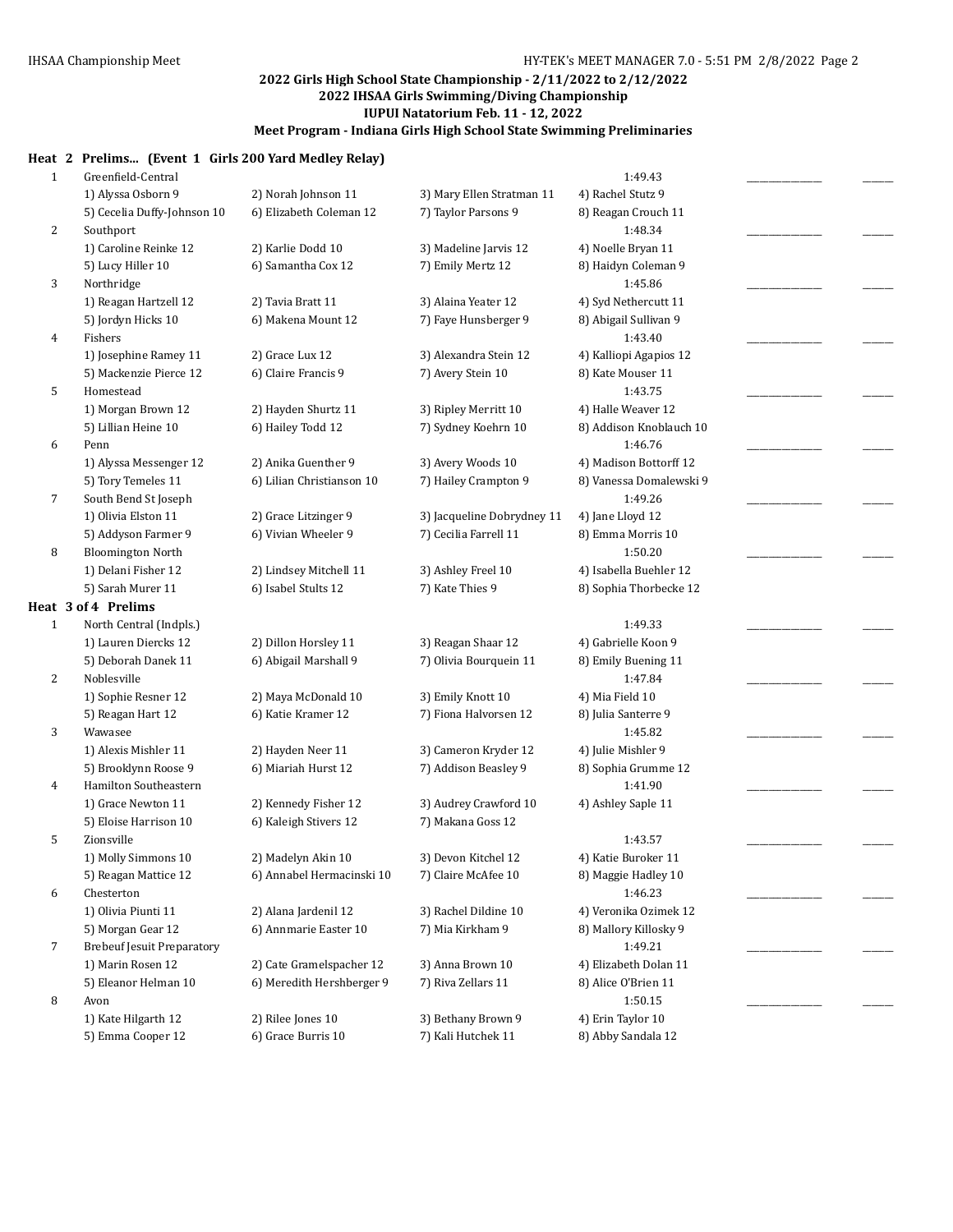## **Heat 4 Prelims... (Event 1 Girls 200 Yard Medley Relay)**

| 1              | Westfield                  |                           |                        | 1:49.26                   |  |
|----------------|----------------------------|---------------------------|------------------------|---------------------------|--|
|                | 1) Alexa Boillat 11        | 2) Kathryn Harrison 11    | 3) Madison Putt 12     | 4) Macy Hoaglan 12        |  |
|                | 5) Ellie Ketcham 12        | 6) Hannah Jones 12        | 7) Alexandra Irvin 10  | 8) Annie Spaletto 11      |  |
| $\overline{2}$ | <b>Greenwood Community</b> |                           |                        | 1:47.01                   |  |
|                | 1) Chloe Vitatoe 9         | 2) Madison Peckinpaugh 12 | 3) Naomi Weaver 11     | 4) Reagan Graves 9        |  |
|                | 5) Hailey Peckinpaugh 10   | 6) Madelyn Johnson 11     | 7) Charlize Graves 12  | 8) Eleanor Guipe 9        |  |
| 3              | Franklin Community         |                           |                        | 1:45.58                   |  |
|                | 1) Allison Lacy 11         | 2) Kathleen Lacy 9        | 3) Liliana Ratzlaff 9  | 4) Jenna Miller 11        |  |
|                | 5) Olivia Stone 12         | 6) Iyllian Antle 12       | 7) Paige Lawrence 12   | 8) Jaynie Salyers 10      |  |
| 4              | Carmel                     |                           |                        | 1:41.36                   |  |
|                | 1) Berit Berglund 11       | 2) MacKenna Lieske 12     | 3) Alex Shackell 9     | 4) Meghan Christman 11    |  |
|                | 5) Savannah Irizarry 9     | 6) Vivian Wilson 11       | 7) Madelyn Lathrop 10  | 8) Hayley Reed 12         |  |
| 5              | Carroll (Fort Wayne)       |                           |                        | 1:43.49                   |  |
|                | 1) Mya DeWitt 12           | 2) Lauren Crews 12        | 3) Alexis Jankowski 11 | 4) Natalie Marshall 11    |  |
|                | 5) Addison Burrough 9      | 6) Emily McIntosh 12      | 7) Autumn Bruns 11     | 8) Savannah Farlee 10     |  |
| 6              | Concord                    |                           |                        | 1:46.04                   |  |
|                | 1) Ella Lantz 11           | 2) Victoria Posthauer 12  | 3) Sophia Stutsman 11  | 4) Audrey Lantz 11        |  |
|                | 5) Avery McDowell 9        | 6) Madison Weaver 11      | 7) Megan Posthauer 10  | 8) Isabella Sponseller 11 |  |
| 7              | Munster                    |                           |                        | 1:48.65                   |  |
|                | 1) Jennifer Barajas 9      | 2) Casey McNulty 11       | 3) Priscilla Zavala 12 | 4) Jasmine Wegman 10      |  |
|                | 5) Addison Sanow 10        | 6) Maria Puliaeva 12      | 7) Hannah Robbins 12   | 8) Arantxa Rivera Avila 9 |  |
| 8              | Plainfield                 |                           |                        | 1:50.08                   |  |
|                | 1) Meg Parker 12           | 2) Grace Brackney 12      | 3) Hallie Meier 11     | 4) Averie Keating 9       |  |
|                | 5) Megan Siereveld 10      | 6) Taylor Brackney 10     | 7) Delaney Edwards 11  | 8) Josie Heyob 11         |  |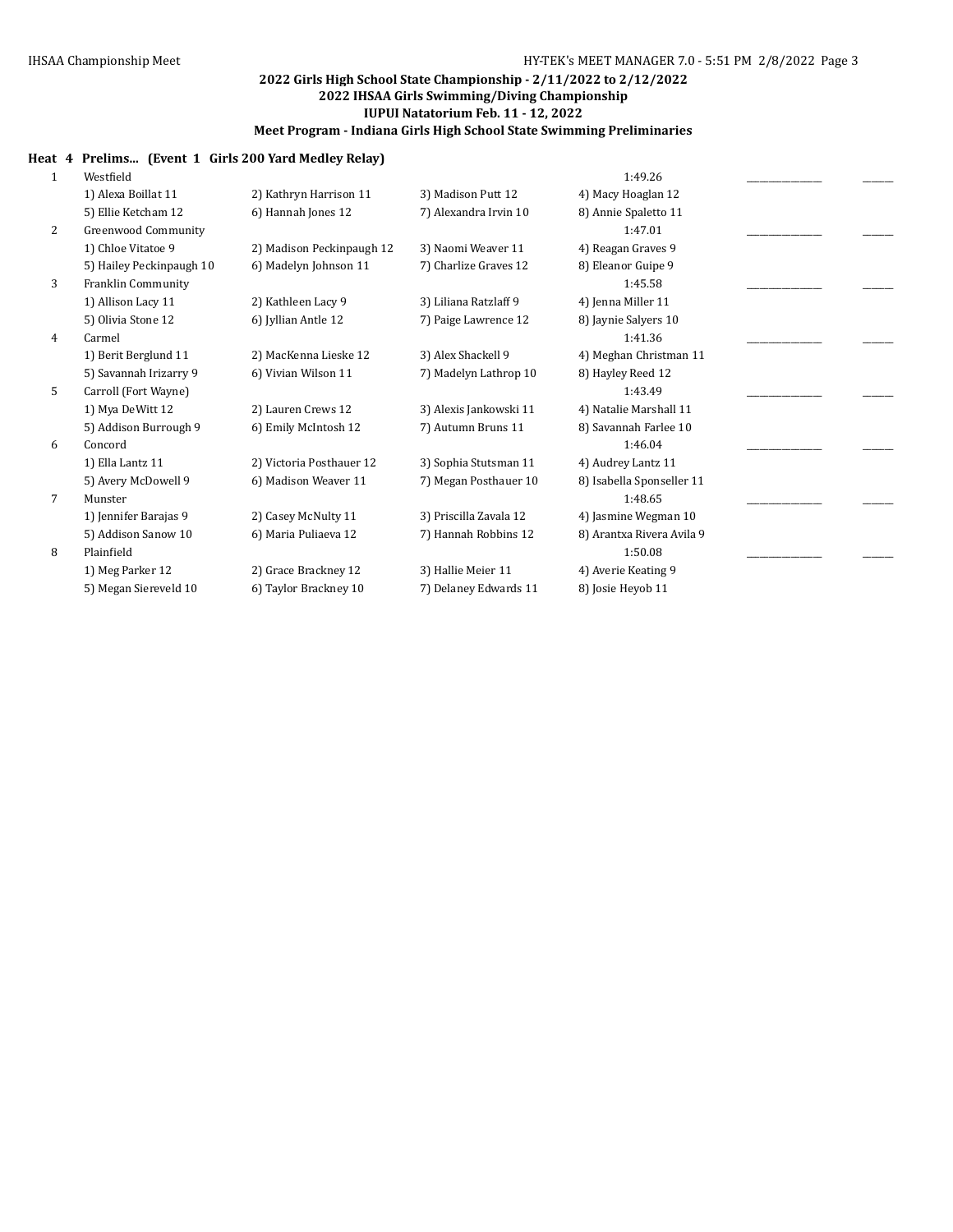#### **Event 2 Girls 200 Yard Freestyle**

|                | 1:45.09 2015<br><b>State Record:</b><br><b>SCUT</b><br>1:53.83 |    | <b>Claire Adams, Carmel</b>       |                  |                    |                          |
|----------------|----------------------------------------------------------------|----|-----------------------------------|------------------|--------------------|--------------------------|
| Lane           | <b>Name</b>                                                    |    | Year School                       | <b>Seed Time</b> | <b>Prelim Time</b> | Place                    |
|                | Heat 1 of 4 Prelims                                            |    |                                   |                  |                    |                          |
| $1\,$          | Micaela Stieber                                                |    | 12 Western Boone                  | 2:01.61          |                    |                          |
| $\overline{2}$ | Elizabeth Dolan                                                | 11 | <b>Brebeuf Jesuit Preparatory</b> | 1:58.81          |                    |                          |
| 3              | Erika Baber                                                    |    | 11 Cass                           | 1:56.65          |                    |                          |
| $\overline{4}$ | Makena Mount                                                   | 12 | Northridge                        | 1:55.13          |                    | $\overline{\phantom{a}}$ |
| 5              | Megan Matheis                                                  | 12 | Jasper                            | 1:56.52          |                    | $\overline{\phantom{a}}$ |
| 6              | Avery Witt                                                     | 10 | Jennings County                   | 1:58.62          |                    |                          |
| 7              | Lylah Hutson                                                   | 12 | New Castle                        | 1:59.90          |                    |                          |
| 8              | Ellie Williams                                                 | 12 | Muncie Burris                     | 2:05.07          |                    |                          |
|                | Heat 2 of 4 Prelims                                            |    |                                   |                  |                    |                          |
| $\mathbf{1}$   | <b>Riley Bryk</b>                                              | 12 | Warren Central                    | 1:54.38          |                    |                          |
| $\overline{2}$ | Annabelle Swiney                                               | 9  | Zionsville                        | 1:53.49          |                    |                          |
| 3              | Alexandra Ward                                                 | 9  | Carmel                            | 1:52.55          |                    |                          |
| $\overline{4}$ | Lynsey Bowen                                                   | 9  | Carmel                            | 1:47.91          |                    |                          |
| 5              | Emma Schumacher                                                | 9  | Fishers                           | 1:50.42          |                    |                          |
| 6              | Lara Phipps                                                    | 10 | Center Grove                      | 1:53.04          |                    |                          |
| 7              | Haley Sakbun                                                   | 12 | Terre Haute South Vigo            | 1:53.83          |                    |                          |
| 8              | <b>Bella Tufts</b>                                             | 9  | Crown Point                       | 1:54.96          |                    |                          |
|                | Heat 3 of 4 Prelims                                            |    |                                   |                  |                    |                          |
| $\mathbf{1}$   | Macy Hoaglan                                                   | 12 | Westfield                         | 1:54.18          |                    |                          |
| $\overline{2}$ | Reagan Mattice                                                 | 12 | Zionsville                        | 1:53.38          |                    |                          |
| 3              | Syd Nethercutt                                                 | 11 | Northridge                        | 1:51.57          |                    |                          |
| $\overline{4}$ | Kristina Paegle                                                | 12 | <b>Bloomington South</b>          | 1:47.08          |                    |                          |
| 5              | Liliana Ratzlaff                                               | 9  | Franklin Community                | 1:49.04          |                    |                          |
| 6              | Kirsten Lee                                                    | 11 | Carroll (Fort Wayne)              | 1:53.02          |                    |                          |
| 7              | Paige Lawrence                                                 | 12 | Franklin Community                | 1:53.73          |                    |                          |
| 8              | Kiran Stauffer                                                 | 12 | Concord                           | 1:54.69          |                    |                          |
|                | Heat 4 of 4 Prelims                                            |    |                                   |                  |                    |                          |
| $\mathbf{1}$   | Madelyn Porter                                                 | 11 | Castle                            | 1:53.91          |                    |                          |
| 2              | Rachel Dildine                                                 | 10 | Chesterton                        | 1:53.13          |                    |                          |
| 3              | Nalanie Marinel Cortez                                         | 11 | Fishers                           | 1:51.50          |                    |                          |
| $\overline{4}$ | Josephine Ramey                                                | 11 | Fishers                           | 1:47.00          |                    |                          |
| 5              | Gretchen Lueking                                               | 12 | Carmel                            | 1:47.91          |                    |                          |
| 6              | <b>Ingrid Fretz</b>                                            | 12 | Penn                              | 1:52.86          |                    |                          |
| 7              | Kiersten Smith                                                 | 12 | Center Grove                      | 1:53.70          |                    |                          |
| 8              | <b>Hallie Meier</b>                                            |    | 11 Plainfield                     | 1:54.47          |                    |                          |
|                |                                                                |    |                                   |                  |                    |                          |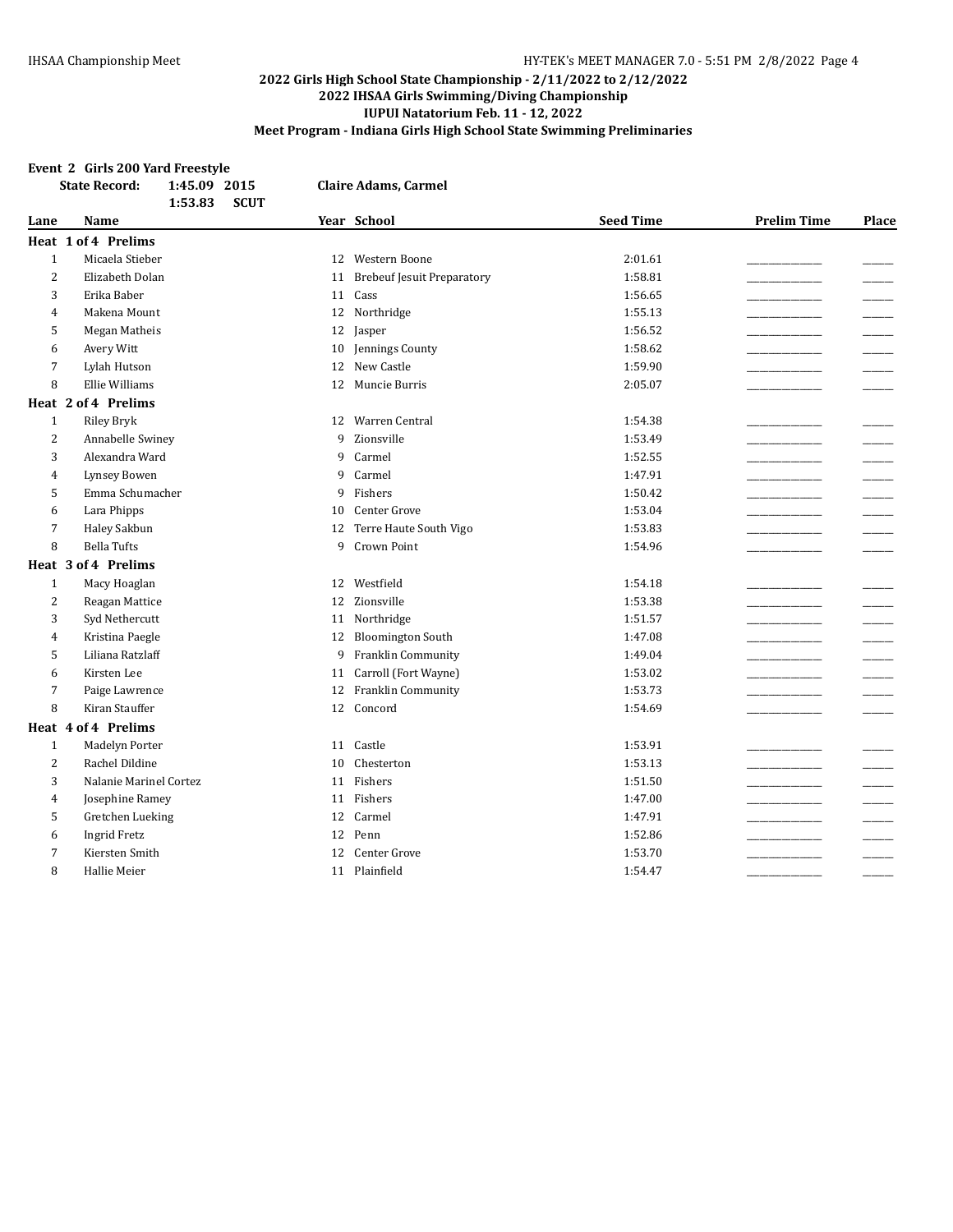#### **Event 3 Girls 200 Yard IM**

|                | <b>State Record:</b><br>1:56.67 2017<br><b>SCUT</b><br>2:07.21 | Sammie Burchill, Carmel                 |                  |                    |       |
|----------------|----------------------------------------------------------------|-----------------------------------------|------------------|--------------------|-------|
| Lane           | Name                                                           | Year School                             | <b>Seed Time</b> | <b>Prelim Time</b> | Place |
|                | <b>Heat 1 of 4 Prelims</b>                                     |                                         |                  |                    |       |
| $\mathbf{1}$   | Mara Bader                                                     | 11 Jay County                           | 2:18.85          |                    |       |
| 2              | Morgan Schoen                                                  | Floyd Central<br>10                     | 2:13.13          |                    |       |
| 3              | Alyssa Osborn                                                  | Greenfield-Central<br>9                 | 2:11.57          |                    |       |
| 4              | Hope Westphal                                                  | <b>Bloomington North</b><br>10          | 2:11.03          |                    |       |
| 5              | Lauren Diercks                                                 | North Central (Indpls.)<br>12           | 2:11.25          |                    |       |
| 6              | Arianna Stieber                                                | Western Boone<br>10                     | 2:11.84          |                    |       |
| 7              | Marin Rosen                                                    | <b>Brebeuf Jesuit Preparatory</b><br>12 | 2:14.70          |                    |       |
| 8              | Josie Briner                                                   | Manchester<br>11                        | 2:19.60          |                    |       |
|                | Heat 2 of 4 Prelims                                            |                                         |                  |                    |       |
| $\mathbf{1}$   | <b>Addison Beasley</b>                                         | Wawasee<br>9                            | 2:10.42          |                    |       |
| $\overline{2}$ | Isabella Sponseller                                            | Concord<br>11                           | 2:08.95          |                    |       |
| 3              | Lydia Reade                                                    | Fishers<br>12                           | 2:05.56          |                    |       |
| 4              | Alyssa Street                                                  | Carmel<br>10                            | 2:02.98          |                    |       |
| 5              | Avery Stein                                                    | Fishers<br>10                           | 2:03.28          |                    |       |
| 6              | Morgan Brown                                                   | 12 Homestead                            | 2:07.42          |                    |       |
| 7              | Alaina Yeater                                                  | Northridge<br>12                        | 2:09.86          |                    |       |
| 8              | Emma Gabhart                                                   | <b>Bedford North Lawrence</b><br>11     | 2:10.96          |                    |       |
|                | Heat 3 of 4 Prelims                                            |                                         |                  |                    |       |
| $\mathbf{1}$   | <b>Casey McNulty</b>                                           | Munster<br>11                           | 2:10.25          |                    |       |
| 2              | Alana Jardenil                                                 | Chesterton<br>12                        | 2:08.79          |                    |       |
| 3              | Keira Kask                                                     | Carmel<br>11                            | 2:04.67          |                    |       |
| 4              | Kate Mouser                                                    | Fishers<br>11                           | 2:01.35          |                    |       |
| 5              | Audrey Crawford                                                | Hamilton Southeastern<br>10             | 2:03.13          |                    |       |
| 6              | Lauren Crews                                                   | Carroll (Fort Wayne)<br>12              | 2:07.34          |                    |       |
| 7              | Anika Guenther                                                 | 9<br>Penn                               | 2:09.61          |                    |       |
| 8              | <b>Taylor Brackney</b>                                         | Plainfield<br>10                        | 2:10.89          |                    |       |
|                | Heat 4 of 4 Prelims                                            |                                         |                  |                    |       |
| $\mathbf{1}$   | Alyssa Messenger                                               | 12 Penn                                 | 2:10.12          |                    |       |
| $\overline{2}$ | Kaleigh Kelley                                                 | Mt. Vernon<br>11                        | 2:08.43          |                    |       |
| 3              | Allison Lacy                                                   | Franklin Community<br>11                | 2:03.95          |                    |       |
| 4              | Devon Kitchel                                                  | Zionsville<br>12                        | 1:59.96          |                    |       |
| 5              | MacKenna Lieske                                                | Carmel<br>12                            | 2:02.99          |                    |       |
| 6              | Anna Stolle                                                    | <b>Hamilton Southeastern</b><br>11      | 2:07.11          |                    |       |
| 7              | Teegan Madara                                                  | <b>Hamilton Heights</b><br>10           | 2:09.05          |                    |       |
| 8              | <b>Autumn Bruns</b>                                            | 11 Carroll (Fort Wayne)                 | 2:10.48          |                    |       |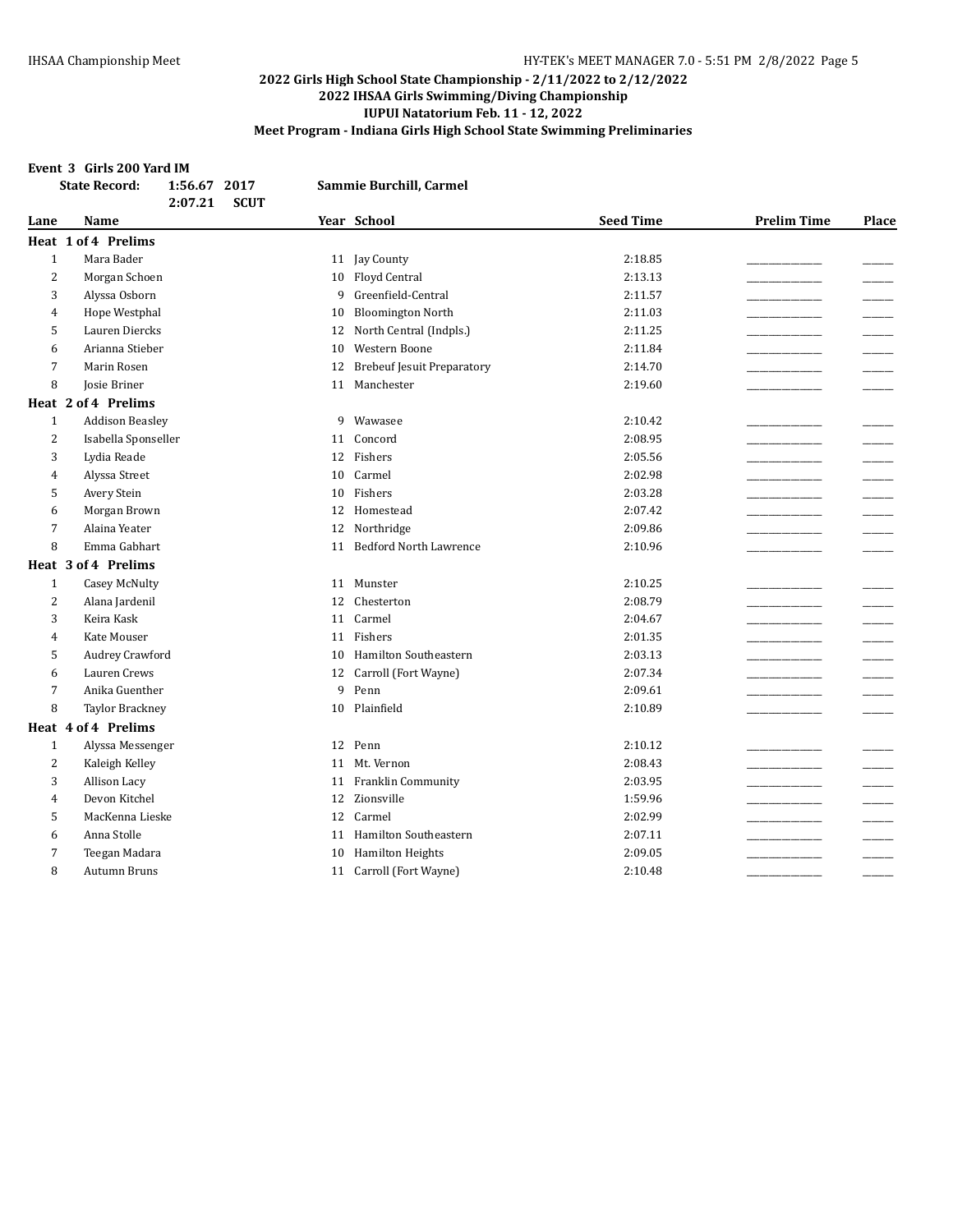#### **Event 4 Girls 50 Yard Freestyle**

|                | <b>State Record:</b>   | 22.15 2015<br><b>SCUT</b><br>24.05 |    | Amy Bilquist, Carmel         |                  |                    |                          |
|----------------|------------------------|------------------------------------|----|------------------------------|------------------|--------------------|--------------------------|
| Lane           | Name                   |                                    |    | Year School                  | <b>Seed Time</b> | <b>Prelim Time</b> | Place                    |
|                | Heat 1 of 4 Prelims    |                                    |    |                              |                  |                    |                          |
| $\mathbf{1}$   | Macelyn Marcuccilli    |                                    |    | 12 Warsaw Community          | 25.57            |                    |                          |
| $\overline{2}$ | Alyx Bannon            |                                    | 12 | Crawfordsville               | 24.58            |                    |                          |
| 3              | Elizabeth Proffitt     |                                    | 12 | Columbus East                | 24.53            |                    |                          |
| $\overline{4}$ | Jada Banks             |                                    | 12 | Heritage Hills               | 24.52            |                    |                          |
| 5              | Olivia Headley         |                                    | 12 | Greencastle                  | 24.52            |                    |                          |
| 6              | Gabrielle Koon         |                                    | 9  | North Central (Indpls.)      | 24.54            |                    |                          |
| $\overline{7}$ | Abbie Werner           |                                    | 12 | <b>Crown Point</b>           | 25.09            |                    |                          |
| 8              | Elly O'Connor          |                                    | 11 | <b>Union City</b>            | 25.70            |                    |                          |
|                | Heat 2 of 4 Prelims    |                                    |    |                              |                  |                    |                          |
| $\mathbf{1}$   | Marta Sinsabaugh       |                                    | 11 | Herron                       | 24.30            |                    |                          |
| 2              | Jaylyn Harrison        |                                    | 12 | Northwestern                 | 24.06            |                    |                          |
| 3              | Kalliopi Agapios       |                                    | 12 | Fishers                      | 23.74            |                    | $\overline{\phantom{a}}$ |
| $\overline{4}$ | Meghan Christman       |                                    |    | 11 Carmel                    | 23.02            |                    |                          |
| 5              | Alex Shackell          |                                    | 9  | Carmel                       | 23.19            |                    |                          |
| 6              | Sophie Kloppenburg     |                                    | 11 | Mt. Vernon                   | 23.87            |                    |                          |
| 7              | Savanna Liddle         |                                    | 11 | Floyd Central                | 24.23            |                    |                          |
| 8              | Alexandra Stein        |                                    |    | 12 Fishers                   | 24.38            |                    |                          |
|                | Heat 3 of 4 Prelims    |                                    |    |                              |                  |                    |                          |
| $\mathbf{1}$   | <b>Kailey Myers</b>    |                                    |    | 12 Pike                      | 24.28            |                    |                          |
| 2              | Alexis Jankowski       |                                    | 11 | Carroll (Fort Wayne)         | 23.99            |                    |                          |
| 3              | Kennedy Fisher         |                                    | 12 | Hamilton Southeastern        | 23.62            |                    |                          |
| 4              | Julie Mishler          |                                    | 9  | Wawasee                      | 23.01            |                    |                          |
| 5              | Alexis Mishler         |                                    | 11 | Wawasee                      | 23.15            |                    |                          |
| 6              | <b>Chloe Plank</b>     |                                    | 11 | Castle                       | 23.78            |                    |                          |
| 7              | Katie Buroker          |                                    | 11 | Zionsville                   | 24.22            |                    |                          |
| 8              | Jenna Miller           |                                    |    | 11 Franklin Community        | 24.36            |                    |                          |
|                | Heat 4 of 4 Prelims    |                                    |    |                              |                  |                    |                          |
| $\mathbf{1}$   | Karissa Hamilton       |                                    | 12 | Shelbyville                  | 24.27            |                    |                          |
| $\overline{2}$ | Natalie Marshall       |                                    | 11 | Carroll (Fort Wayne)         | 23.89            |                    |                          |
| 3              | Veronika Ozimek        |                                    | 12 | Chesterton                   | 23.55            |                    |                          |
| 4              | Lilian Christianson    |                                    | 10 | Penn                         | 22.85            |                    |                          |
| 5              | Grace Brenneman        |                                    | 12 | Concord                      | 23.05            |                    |                          |
| 6              | <b>Grace Dougherty</b> |                                    | 10 | Carmel                       | 23.75            |                    |                          |
| 7              | <b>Ashley Saple</b>    |                                    | 11 | <b>Hamilton Southeastern</b> | 24.14            |                    |                          |
| 8              | Lexi Stuart            |                                    | 10 | Center Grove                 | 24.31            |                    |                          |
|                |                        |                                    |    |                              |                  |                    |                          |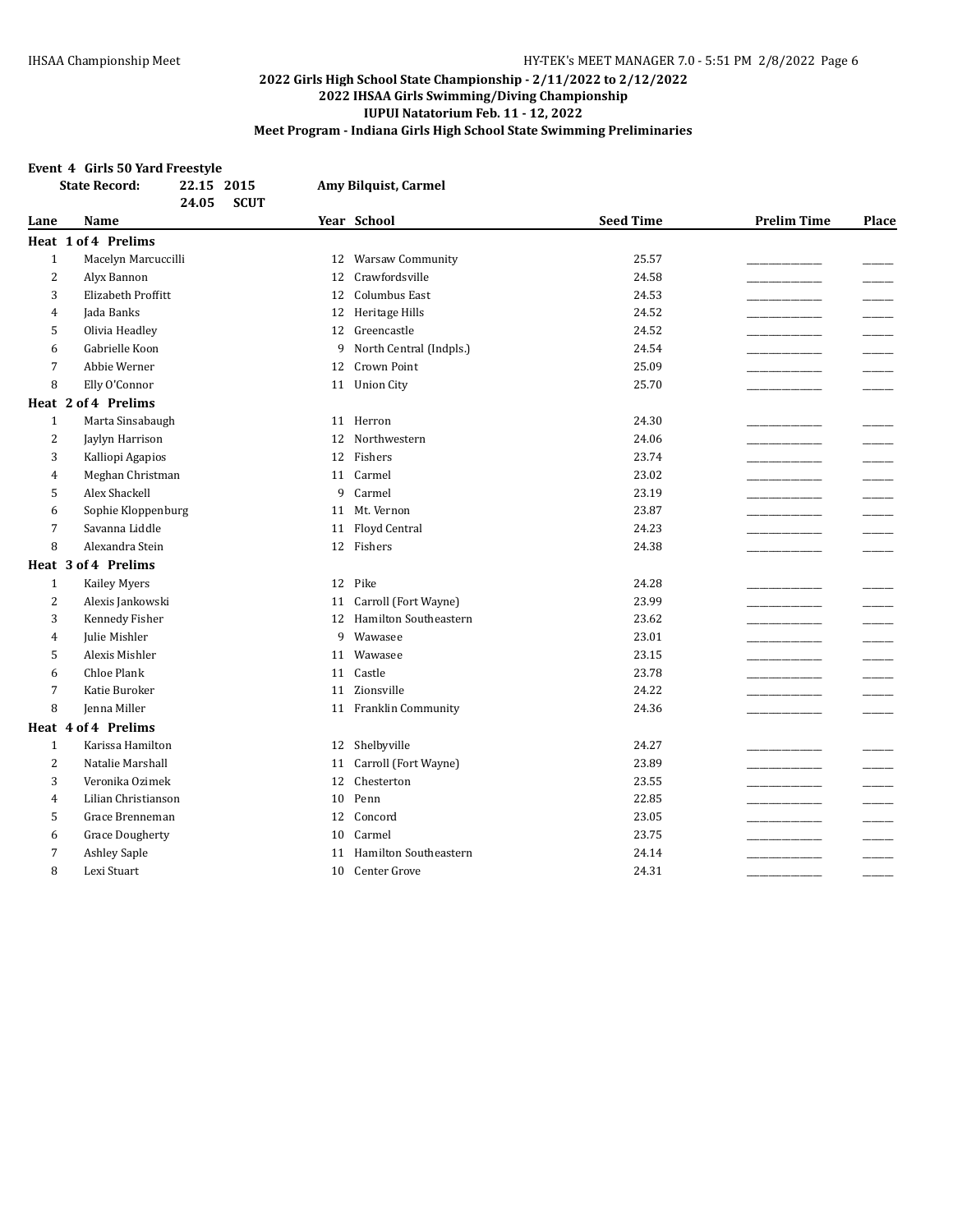#### **Event 6 Girls 100 Yard Butterfly**

| Year School<br><b>Seed Time</b><br><b>Prelim Time</b><br>Name<br>Lane<br>Heat 1 of 4 Prelims<br>Raygan Crawford<br>$\mathbf{1}$<br>9 Southwestern (Hanover)<br>1:02.39<br>$\overline{2}$<br><b>Culver Academies</b><br>1:00.99<br>Qianning Zhang<br>11<br>Mary Ellen Stratman<br>Greenfield-Central<br>59.85<br>3<br>11<br>58.79<br>Emma Gabhart<br><b>Bedford North Lawrence</b><br>11<br>4<br>Emma Pletcher<br>Lawrence North<br>58.81<br>5<br>11<br>$\overline{\phantom{a}}$<br>Plainfield<br>1:00.18<br>Josie Heyob<br>11<br>6<br>$\overline{7}$<br>9<br>Crawfordsville<br>1:02.24<br>Sophia Melevage<br>8<br>Annie Jackson<br>9<br>Delta<br>1:02.66<br>Heat 2 of 4 Prelims<br>$\mathbf{1}$<br>Reagan Graves<br><b>Greenwood Community</b><br>57.91<br>9<br>$\overline{2}$<br>Kaia Podlin<br>57.42<br>Bremen<br>10<br>Rachel Dildine<br>Chesterton<br>56.32<br>3<br>10<br>Carmel<br>55.24<br><b>Hayley Reed</b><br>$\overline{4}$<br>12<br><b>Bloomington North</b><br>55.90<br>5<br><b>Ashley Freel</b><br>10<br>Celeste Hollis<br>South Bend Riley<br>56.80<br>6<br>11<br>$\overline{7}$<br>Penn<br>57.73<br>Avery Woods<br>10<br>8<br>Anna Brown<br><b>Brebeuf Jesuit Preparatory</b><br>58.19<br>10<br>Heat 3 of 4 Prelims<br>$\mathbf{1}$<br>Naomi Weaver<br>11 Greenwood Community<br>57.86<br>2<br>Zionsville<br>57.35<br>Annabelle Swiney<br>9<br>56.20<br>3<br>Audrey Lantz<br>11<br>Concord<br><b>Hamilton Southeastern</b><br>Audrey Crawford<br>54.80<br>10<br>4<br>55.83<br><b>Ripley Merritt</b><br>Homestead<br>5<br>10<br>Parker Kurzawa<br>Carmel<br>56.58<br>11<br>6<br>Diane Koo<br>Fishers<br>57.51<br>7<br>12<br>8<br>Rebekah Shaffer<br>12 LaPorte<br>57.96<br>Heat 4 of 4 Prelims<br>Priscilla Zavala<br>$\mathbf{1}$<br>12 Munster<br>57.77<br>Fishers<br>$\overline{2}$<br>Abigail Miller<br>57.00<br>12<br>56.20<br>3<br>Madelyn Porter<br>Castle<br>11<br>Alex Shackell<br>9<br>Carmel<br>53.39<br>$\overline{4}$<br>$\overline{\phantom{a}}$<br>Center Grove<br>55.56<br>5<br>Lara Phipps<br>10<br>$\overline{\phantom{a}}$<br>Concord<br>56.33<br>Sophia Stutsman<br>6<br>11<br><b>Aubrey Simmons</b><br>Kokomo<br>57.44<br>7<br>9<br>57.93<br>8<br>Alexandra Stein<br>12 Fishers | <b>State Record:</b> | 51.79 2016<br><b>SCUT</b><br>56.91 | Veronica Burchill, Carmel |  |       |
|--------------------------------------------------------------------------------------------------------------------------------------------------------------------------------------------------------------------------------------------------------------------------------------------------------------------------------------------------------------------------------------------------------------------------------------------------------------------------------------------------------------------------------------------------------------------------------------------------------------------------------------------------------------------------------------------------------------------------------------------------------------------------------------------------------------------------------------------------------------------------------------------------------------------------------------------------------------------------------------------------------------------------------------------------------------------------------------------------------------------------------------------------------------------------------------------------------------------------------------------------------------------------------------------------------------------------------------------------------------------------------------------------------------------------------------------------------------------------------------------------------------------------------------------------------------------------------------------------------------------------------------------------------------------------------------------------------------------------------------------------------------------------------------------------------------------------------------------------------------------------------------------------------------------------------------------------------------------------------------------------------------------------------------------------------------------------------------------------------------------------------------------------------------------------------------------------------------------|----------------------|------------------------------------|---------------------------|--|-------|
|                                                                                                                                                                                                                                                                                                                                                                                                                                                                                                                                                                                                                                                                                                                                                                                                                                                                                                                                                                                                                                                                                                                                                                                                                                                                                                                                                                                                                                                                                                                                                                                                                                                                                                                                                                                                                                                                                                                                                                                                                                                                                                                                                                                                                    |                      |                                    |                           |  | Place |
|                                                                                                                                                                                                                                                                                                                                                                                                                                                                                                                                                                                                                                                                                                                                                                                                                                                                                                                                                                                                                                                                                                                                                                                                                                                                                                                                                                                                                                                                                                                                                                                                                                                                                                                                                                                                                                                                                                                                                                                                                                                                                                                                                                                                                    |                      |                                    |                           |  |       |
|                                                                                                                                                                                                                                                                                                                                                                                                                                                                                                                                                                                                                                                                                                                                                                                                                                                                                                                                                                                                                                                                                                                                                                                                                                                                                                                                                                                                                                                                                                                                                                                                                                                                                                                                                                                                                                                                                                                                                                                                                                                                                                                                                                                                                    |                      |                                    |                           |  |       |
|                                                                                                                                                                                                                                                                                                                                                                                                                                                                                                                                                                                                                                                                                                                                                                                                                                                                                                                                                                                                                                                                                                                                                                                                                                                                                                                                                                                                                                                                                                                                                                                                                                                                                                                                                                                                                                                                                                                                                                                                                                                                                                                                                                                                                    |                      |                                    |                           |  |       |
|                                                                                                                                                                                                                                                                                                                                                                                                                                                                                                                                                                                                                                                                                                                                                                                                                                                                                                                                                                                                                                                                                                                                                                                                                                                                                                                                                                                                                                                                                                                                                                                                                                                                                                                                                                                                                                                                                                                                                                                                                                                                                                                                                                                                                    |                      |                                    |                           |  |       |
|                                                                                                                                                                                                                                                                                                                                                                                                                                                                                                                                                                                                                                                                                                                                                                                                                                                                                                                                                                                                                                                                                                                                                                                                                                                                                                                                                                                                                                                                                                                                                                                                                                                                                                                                                                                                                                                                                                                                                                                                                                                                                                                                                                                                                    |                      |                                    |                           |  |       |
|                                                                                                                                                                                                                                                                                                                                                                                                                                                                                                                                                                                                                                                                                                                                                                                                                                                                                                                                                                                                                                                                                                                                                                                                                                                                                                                                                                                                                                                                                                                                                                                                                                                                                                                                                                                                                                                                                                                                                                                                                                                                                                                                                                                                                    |                      |                                    |                           |  |       |
|                                                                                                                                                                                                                                                                                                                                                                                                                                                                                                                                                                                                                                                                                                                                                                                                                                                                                                                                                                                                                                                                                                                                                                                                                                                                                                                                                                                                                                                                                                                                                                                                                                                                                                                                                                                                                                                                                                                                                                                                                                                                                                                                                                                                                    |                      |                                    |                           |  |       |
|                                                                                                                                                                                                                                                                                                                                                                                                                                                                                                                                                                                                                                                                                                                                                                                                                                                                                                                                                                                                                                                                                                                                                                                                                                                                                                                                                                                                                                                                                                                                                                                                                                                                                                                                                                                                                                                                                                                                                                                                                                                                                                                                                                                                                    |                      |                                    |                           |  |       |
|                                                                                                                                                                                                                                                                                                                                                                                                                                                                                                                                                                                                                                                                                                                                                                                                                                                                                                                                                                                                                                                                                                                                                                                                                                                                                                                                                                                                                                                                                                                                                                                                                                                                                                                                                                                                                                                                                                                                                                                                                                                                                                                                                                                                                    |                      |                                    |                           |  |       |
|                                                                                                                                                                                                                                                                                                                                                                                                                                                                                                                                                                                                                                                                                                                                                                                                                                                                                                                                                                                                                                                                                                                                                                                                                                                                                                                                                                                                                                                                                                                                                                                                                                                                                                                                                                                                                                                                                                                                                                                                                                                                                                                                                                                                                    |                      |                                    |                           |  |       |
|                                                                                                                                                                                                                                                                                                                                                                                                                                                                                                                                                                                                                                                                                                                                                                                                                                                                                                                                                                                                                                                                                                                                                                                                                                                                                                                                                                                                                                                                                                                                                                                                                                                                                                                                                                                                                                                                                                                                                                                                                                                                                                                                                                                                                    |                      |                                    |                           |  |       |
|                                                                                                                                                                                                                                                                                                                                                                                                                                                                                                                                                                                                                                                                                                                                                                                                                                                                                                                                                                                                                                                                                                                                                                                                                                                                                                                                                                                                                                                                                                                                                                                                                                                                                                                                                                                                                                                                                                                                                                                                                                                                                                                                                                                                                    |                      |                                    |                           |  |       |
|                                                                                                                                                                                                                                                                                                                                                                                                                                                                                                                                                                                                                                                                                                                                                                                                                                                                                                                                                                                                                                                                                                                                                                                                                                                                                                                                                                                                                                                                                                                                                                                                                                                                                                                                                                                                                                                                                                                                                                                                                                                                                                                                                                                                                    |                      |                                    |                           |  |       |
|                                                                                                                                                                                                                                                                                                                                                                                                                                                                                                                                                                                                                                                                                                                                                                                                                                                                                                                                                                                                                                                                                                                                                                                                                                                                                                                                                                                                                                                                                                                                                                                                                                                                                                                                                                                                                                                                                                                                                                                                                                                                                                                                                                                                                    |                      |                                    |                           |  |       |
|                                                                                                                                                                                                                                                                                                                                                                                                                                                                                                                                                                                                                                                                                                                                                                                                                                                                                                                                                                                                                                                                                                                                                                                                                                                                                                                                                                                                                                                                                                                                                                                                                                                                                                                                                                                                                                                                                                                                                                                                                                                                                                                                                                                                                    |                      |                                    |                           |  |       |
|                                                                                                                                                                                                                                                                                                                                                                                                                                                                                                                                                                                                                                                                                                                                                                                                                                                                                                                                                                                                                                                                                                                                                                                                                                                                                                                                                                                                                                                                                                                                                                                                                                                                                                                                                                                                                                                                                                                                                                                                                                                                                                                                                                                                                    |                      |                                    |                           |  |       |
|                                                                                                                                                                                                                                                                                                                                                                                                                                                                                                                                                                                                                                                                                                                                                                                                                                                                                                                                                                                                                                                                                                                                                                                                                                                                                                                                                                                                                                                                                                                                                                                                                                                                                                                                                                                                                                                                                                                                                                                                                                                                                                                                                                                                                    |                      |                                    |                           |  |       |
|                                                                                                                                                                                                                                                                                                                                                                                                                                                                                                                                                                                                                                                                                                                                                                                                                                                                                                                                                                                                                                                                                                                                                                                                                                                                                                                                                                                                                                                                                                                                                                                                                                                                                                                                                                                                                                                                                                                                                                                                                                                                                                                                                                                                                    |                      |                                    |                           |  |       |
|                                                                                                                                                                                                                                                                                                                                                                                                                                                                                                                                                                                                                                                                                                                                                                                                                                                                                                                                                                                                                                                                                                                                                                                                                                                                                                                                                                                                                                                                                                                                                                                                                                                                                                                                                                                                                                                                                                                                                                                                                                                                                                                                                                                                                    |                      |                                    |                           |  |       |
|                                                                                                                                                                                                                                                                                                                                                                                                                                                                                                                                                                                                                                                                                                                                                                                                                                                                                                                                                                                                                                                                                                                                                                                                                                                                                                                                                                                                                                                                                                                                                                                                                                                                                                                                                                                                                                                                                                                                                                                                                                                                                                                                                                                                                    |                      |                                    |                           |  |       |
|                                                                                                                                                                                                                                                                                                                                                                                                                                                                                                                                                                                                                                                                                                                                                                                                                                                                                                                                                                                                                                                                                                                                                                                                                                                                                                                                                                                                                                                                                                                                                                                                                                                                                                                                                                                                                                                                                                                                                                                                                                                                                                                                                                                                                    |                      |                                    |                           |  |       |
|                                                                                                                                                                                                                                                                                                                                                                                                                                                                                                                                                                                                                                                                                                                                                                                                                                                                                                                                                                                                                                                                                                                                                                                                                                                                                                                                                                                                                                                                                                                                                                                                                                                                                                                                                                                                                                                                                                                                                                                                                                                                                                                                                                                                                    |                      |                                    |                           |  |       |
|                                                                                                                                                                                                                                                                                                                                                                                                                                                                                                                                                                                                                                                                                                                                                                                                                                                                                                                                                                                                                                                                                                                                                                                                                                                                                                                                                                                                                                                                                                                                                                                                                                                                                                                                                                                                                                                                                                                                                                                                                                                                                                                                                                                                                    |                      |                                    |                           |  |       |
|                                                                                                                                                                                                                                                                                                                                                                                                                                                                                                                                                                                                                                                                                                                                                                                                                                                                                                                                                                                                                                                                                                                                                                                                                                                                                                                                                                                                                                                                                                                                                                                                                                                                                                                                                                                                                                                                                                                                                                                                                                                                                                                                                                                                                    |                      |                                    |                           |  |       |
|                                                                                                                                                                                                                                                                                                                                                                                                                                                                                                                                                                                                                                                                                                                                                                                                                                                                                                                                                                                                                                                                                                                                                                                                                                                                                                                                                                                                                                                                                                                                                                                                                                                                                                                                                                                                                                                                                                                                                                                                                                                                                                                                                                                                                    |                      |                                    |                           |  |       |
|                                                                                                                                                                                                                                                                                                                                                                                                                                                                                                                                                                                                                                                                                                                                                                                                                                                                                                                                                                                                                                                                                                                                                                                                                                                                                                                                                                                                                                                                                                                                                                                                                                                                                                                                                                                                                                                                                                                                                                                                                                                                                                                                                                                                                    |                      |                                    |                           |  |       |
|                                                                                                                                                                                                                                                                                                                                                                                                                                                                                                                                                                                                                                                                                                                                                                                                                                                                                                                                                                                                                                                                                                                                                                                                                                                                                                                                                                                                                                                                                                                                                                                                                                                                                                                                                                                                                                                                                                                                                                                                                                                                                                                                                                                                                    |                      |                                    |                           |  |       |
|                                                                                                                                                                                                                                                                                                                                                                                                                                                                                                                                                                                                                                                                                                                                                                                                                                                                                                                                                                                                                                                                                                                                                                                                                                                                                                                                                                                                                                                                                                                                                                                                                                                                                                                                                                                                                                                                                                                                                                                                                                                                                                                                                                                                                    |                      |                                    |                           |  |       |
|                                                                                                                                                                                                                                                                                                                                                                                                                                                                                                                                                                                                                                                                                                                                                                                                                                                                                                                                                                                                                                                                                                                                                                                                                                                                                                                                                                                                                                                                                                                                                                                                                                                                                                                                                                                                                                                                                                                                                                                                                                                                                                                                                                                                                    |                      |                                    |                           |  |       |
|                                                                                                                                                                                                                                                                                                                                                                                                                                                                                                                                                                                                                                                                                                                                                                                                                                                                                                                                                                                                                                                                                                                                                                                                                                                                                                                                                                                                                                                                                                                                                                                                                                                                                                                                                                                                                                                                                                                                                                                                                                                                                                                                                                                                                    |                      |                                    |                           |  |       |
|                                                                                                                                                                                                                                                                                                                                                                                                                                                                                                                                                                                                                                                                                                                                                                                                                                                                                                                                                                                                                                                                                                                                                                                                                                                                                                                                                                                                                                                                                                                                                                                                                                                                                                                                                                                                                                                                                                                                                                                                                                                                                                                                                                                                                    |                      |                                    |                           |  |       |
|                                                                                                                                                                                                                                                                                                                                                                                                                                                                                                                                                                                                                                                                                                                                                                                                                                                                                                                                                                                                                                                                                                                                                                                                                                                                                                                                                                                                                                                                                                                                                                                                                                                                                                                                                                                                                                                                                                                                                                                                                                                                                                                                                                                                                    |                      |                                    |                           |  |       |
|                                                                                                                                                                                                                                                                                                                                                                                                                                                                                                                                                                                                                                                                                                                                                                                                                                                                                                                                                                                                                                                                                                                                                                                                                                                                                                                                                                                                                                                                                                                                                                                                                                                                                                                                                                                                                                                                                                                                                                                                                                                                                                                                                                                                                    |                      |                                    |                           |  |       |
|                                                                                                                                                                                                                                                                                                                                                                                                                                                                                                                                                                                                                                                                                                                                                                                                                                                                                                                                                                                                                                                                                                                                                                                                                                                                                                                                                                                                                                                                                                                                                                                                                                                                                                                                                                                                                                                                                                                                                                                                                                                                                                                                                                                                                    |                      |                                    |                           |  |       |
|                                                                                                                                                                                                                                                                                                                                                                                                                                                                                                                                                                                                                                                                                                                                                                                                                                                                                                                                                                                                                                                                                                                                                                                                                                                                                                                                                                                                                                                                                                                                                                                                                                                                                                                                                                                                                                                                                                                                                                                                                                                                                                                                                                                                                    |                      |                                    |                           |  |       |
|                                                                                                                                                                                                                                                                                                                                                                                                                                                                                                                                                                                                                                                                                                                                                                                                                                                                                                                                                                                                                                                                                                                                                                                                                                                                                                                                                                                                                                                                                                                                                                                                                                                                                                                                                                                                                                                                                                                                                                                                                                                                                                                                                                                                                    |                      |                                    |                           |  |       |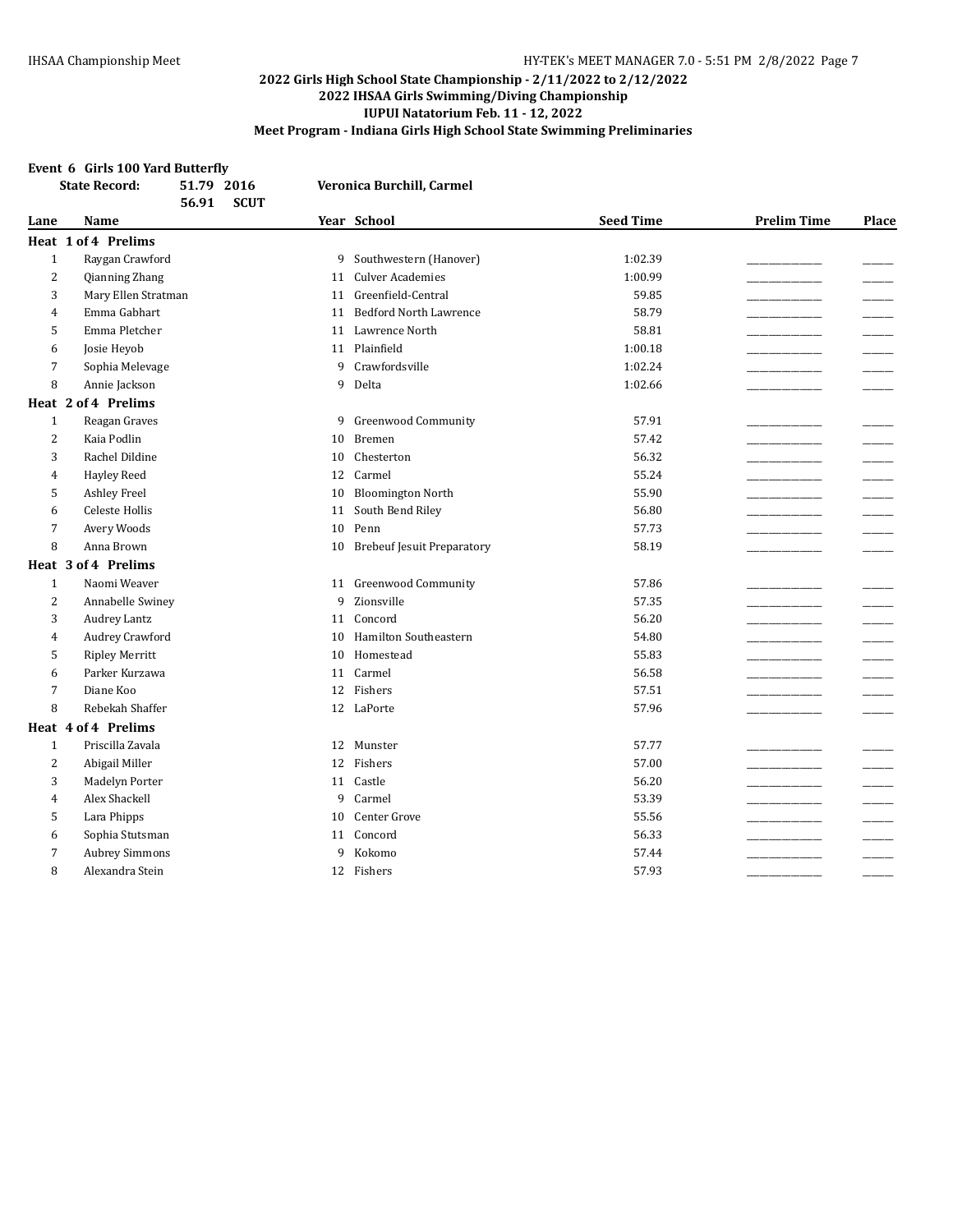#### **Event 7 Girls 100 Yard Freestyle**

|                | <b>State Record:</b>   | 48.36 2015<br><b>SCUT</b><br>52.47 |    | Amy Bilquist, Carmel     |                  |                    |       |
|----------------|------------------------|------------------------------------|----|--------------------------|------------------|--------------------|-------|
| Lane           | Name                   |                                    |    | Year School              | <b>Seed Time</b> | <b>Prelim Time</b> | Place |
|                | Heat 1 of 4 Prelims    |                                    |    |                          |                  |                    |       |
| $\mathbf{1}$   | Marissa Howett         |                                    |    | 10 Warsaw Community      | 54.97            |                    |       |
| $\overline{2}$ | Savanna Liddle         |                                    | 11 | Floyd Central            | 54.08            |                    |       |
| 3              | Jada Banks             |                                    | 12 | Heritage Hills           | 53.57            |                    |       |
| $\overline{4}$ | Marta Sinsabaugh       |                                    | 11 | Herron                   | 53.47            |                    |       |
| 5              | Karissa Hamilton       |                                    | 12 | Shelbyville              | 53.56            |                    |       |
| 6              | Jennifer Barajas       |                                    | 9  | Munster                  | 53.90            |                    |       |
| 7              | Alyx Bannon            |                                    | 12 | Crawfordsville           | 54.11            |                    |       |
| 8              | Elly O'Connor          |                                    | 11 | <b>Union City</b>        | 55.83            |                    |       |
|                | Heat 2 of 4 Prelims    |                                    |    |                          |                  |                    |       |
| $\mathbf{1}$   | Makena Mount           |                                    | 12 | Northridge               | 53.28            |                    |       |
| $\overline{2}$ | <b>Chloe Plank</b>     |                                    | 11 | Castle                   | 52.04            |                    |       |
| 3              | Berit Berglund         |                                    | 11 | Carmel                   | 51.57            |                    |       |
| 4              | Gretchen Lueking       |                                    | 12 | Carmel                   | 50.28            |                    |       |
| 5              | Julie Mishler          |                                    | 9  | Wawasee                  | 51.34            |                    |       |
| 6              | Nalanie Marinel Cortez |                                    | 11 | Fishers                  | 51.96            |                    |       |
| 7              | Jaylyn Harrison        |                                    | 12 | Northwestern             | 52.72            |                    |       |
| 8              | <b>Brielle Vail</b>    |                                    | 11 | Lawrence North           | 53.46            |                    |       |
|                | Heat 3 of 4 Prelims    |                                    |    |                          |                  |                    |       |
| $\mathbf{1}$   | Kiersten Smith         |                                    | 12 | Center Grove             | 53.28            |                    |       |
| $\overline{c}$ | Haley Sakbun           |                                    | 12 | Terre Haute South Vigo   | 52.03            |                    |       |
| 3              | Liliana Ratzlaff       |                                    | 9  | Franklin Community       | 51.38            |                    |       |
| $\overline{4}$ | Lilian Christianson    |                                    | 10 | Penn                     | 49.99            |                    |       |
| 5              | Alexis Mishler         |                                    | 11 | Wawasee                  | 50.88            |                    |       |
| 6              | Sophie Kloppenburg     |                                    | 11 | Mt. Vernon               | 51.75            |                    |       |
| 7              | Ella Lantz             |                                    | 11 | Concord                  | 52.56            |                    |       |
| 8              | Claire Francis         |                                    | 9  | Fishers                  | 53.36            |                    |       |
|                | Heat 4 of 4 Prelims    |                                    |    |                          |                  |                    |       |
| $\mathbf{1}$   | Jenna Miller           |                                    | 11 | Franklin Community       | 52.74            |                    |       |
| $\overline{2}$ | <b>Grace Dougherty</b> |                                    | 10 | Carmel                   | 51.97            |                    |       |
| 3              | Veronika Ozimek        |                                    | 12 | Chesterton               | 51.36            |                    |       |
| $\overline{4}$ | Kristina Paegle        |                                    | 12 | <b>Bloomington South</b> | 49.19            |                    |       |
| 5              | Grace Brenneman        |                                    | 12 | Concord                  | 50.33            |                    |       |
| 6              | Kalliopi Agapios       |                                    | 12 | Fishers                  | 51.74            |                    |       |
| 7              | Katie Buroker          |                                    | 11 | Zionsville               | 52.45            |                    |       |
| 8              | Halle Weaver           |                                    |    | 12 Homestead             | 53.35            |                    |       |
|                |                        |                                    |    |                          |                  |                    |       |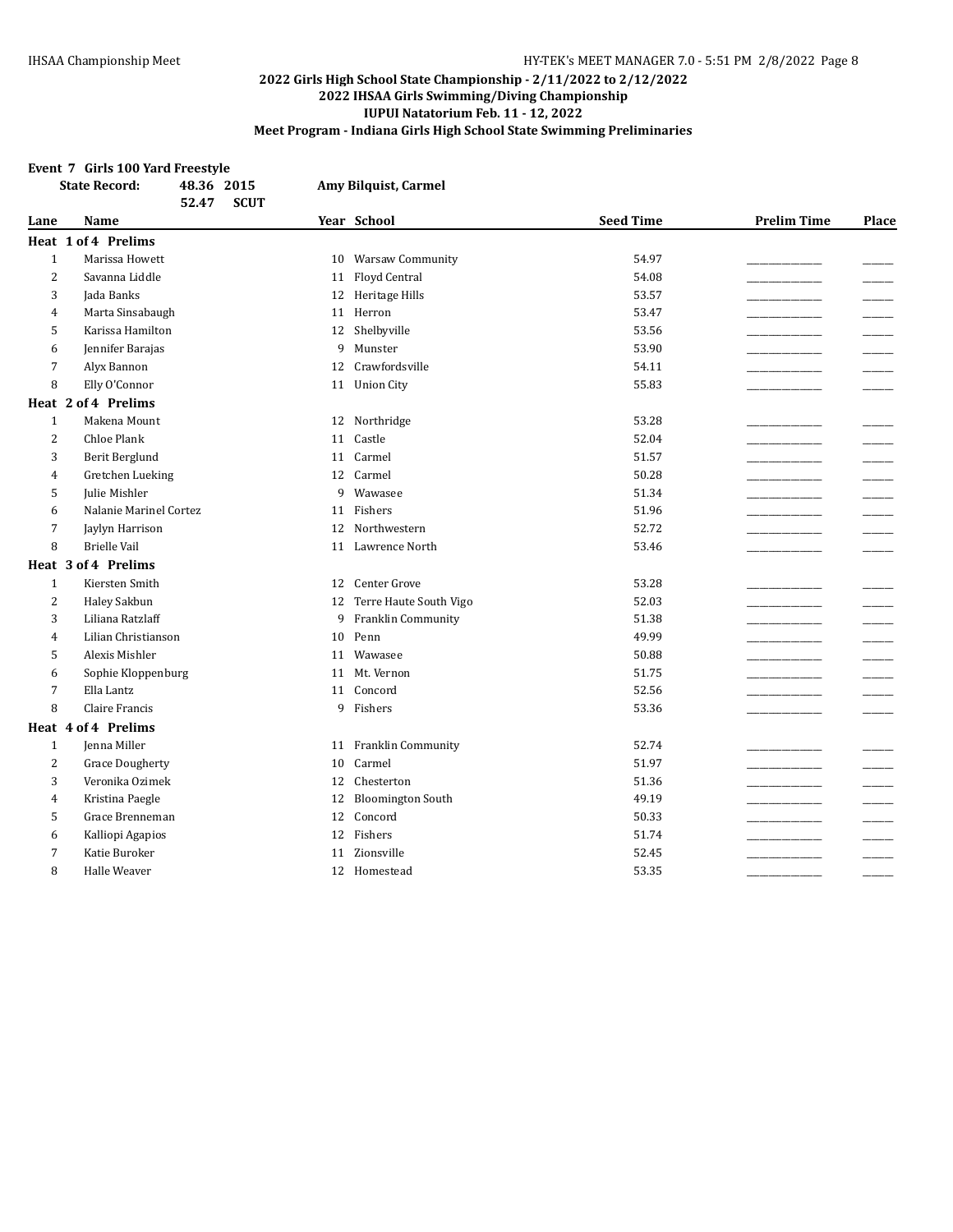#### **Event 8 Girls 500 Yard Freestyle**

|                | <b>State Record:</b><br>4:45.15 2015 |    | Emma Nordin, Carmel        |                  |                    |       |
|----------------|--------------------------------------|----|----------------------------|------------------|--------------------|-------|
|                | <b>SCUT</b><br>5:05.94               |    |                            |                  |                    |       |
| Lane           | <b>Name</b>                          |    | Year School                | <b>Seed Time</b> | <b>Prelim Time</b> | Place |
|                | Heat 1 of 4 Prelims                  |    |                            |                  |                    |       |
| $\mathbf{1}$   | <b>Hailey Vogel</b>                  | 10 | Twin Lakes                 | 5:31.36          |                    |       |
| $\overline{2}$ | Erin Haycox                          | 12 | Brownsburg                 | 5:26.14          |                    |       |
| 3              | Morgan Schoen                        | 10 | <b>Floyd Central</b>       | 5:20.73          |                    |       |
| 4              | Ailyn Zurliene                       | 10 | Castle                     | 5:13.50          |                    |       |
| 5              | Addison Knoblauch                    | 10 | Homestead                  | 5:13.78          |                    |       |
| 6              | Erika Baber                          | 11 | Cass                       | 5:23.42          |                    |       |
| $\overline{7}$ | Avery Henke                          | 12 | Jasper                     | 5:27.50          |                    |       |
| 8              | Maggie Nussbaum                      | 11 | South Adams                | 5:36.80          |                    |       |
|                | Heat 2 of 4 Prelims                  |    |                            |                  |                    |       |
| $\mathbf{1}$   | <b>Riley Bryk</b>                    | 12 | Warren Central             | 5:12.04          |                    |       |
| $\overline{c}$ | Teegan Madara                        | 10 | Hamilton Heights           | 5:09.07          |                    |       |
| 3              | Reagan Mattice                       | 12 | Zionsville                 | 5:05.62          |                    |       |
| 4              | Kate Mouser                          | 11 | Fishers                    | 4:58.37          |                    |       |
| 5              | Emma Schumacher                      | 9  | Fishers                    | 5:01.04          |                    |       |
| 6              | Hope Westphal                        | 10 | <b>Bloomington North</b>   | 5:08.28          |                    |       |
| 7              | Kirsten Lee                          | 11 | Carroll (Fort Wayne)       | 5:10.48          |                    |       |
| 8              | Catherine Bath                       | 11 | Northwestern               | 5:12.89          |                    |       |
|                | Heat 3 of 4 Prelims                  |    |                            |                  |                    |       |
| $\mathbf{1}$   | Reagan Graves                        | 9  | <b>Greenwood Community</b> | 5:11.77          |                    |       |
| $\overline{c}$ | Hallie Meier                         | 11 | Plainfield                 | 5:08.71          |                    |       |
| 3              | Arabelle Johnson                     | 9  | Fishers                    | 5:04.90          |                    |       |
| 4              | Erin Cummins                         | 11 | Carmel                     | 4:56.03          |                    |       |
| 5              | Alexandra Ward                       | 9  | Carmel                     | 4:58.92          |                    |       |
| 6              | Alexandra Eakin                      | 11 | <b>Bloomington South</b>   | 5:08.24          |                    |       |
| $\overline{7}$ | Macy Hoaglan                         | 12 | Westfield                  | 5:10.26          |                    |       |
| 8              | <b>Bella Tufts</b>                   | 9  | Crown Point                | 5:12.75          |                    |       |
|                | Heat 4 of 4 Prelims                  |    |                            |                  |                    |       |
| $\mathbf{1}$   | Lylah Hutson                         |    | 12 New Castle              | 5:11.10          |                    |       |
| 2              | Kiran Stauffer                       | 12 | Concord                    | 5:08.66          |                    |       |
| 3              | <b>Ingrid Fretz</b>                  |    | 12 Penn                    | 5:01.10          |                    |       |
| 4              | Lynsey Bowen                         | 9  | Carmel                     | 4:47.52          |                    |       |
| 5              | Syd Nethercutt                       | 11 | Northridge                 | 4:58.59          |                    |       |
| 6              | Paige Lawrence                       | 12 | Franklin Community         | 5:06.27          |                    |       |
| 7              | Caiya Cooper                         | 11 | LaPorte                    | 5:09.81          |                    |       |
| 8              | Paige Jennings                       |    | 10 Carroll (Fort Wayne)    | 5:12.39          |                    |       |
|                |                                      |    |                            |                  |                    |       |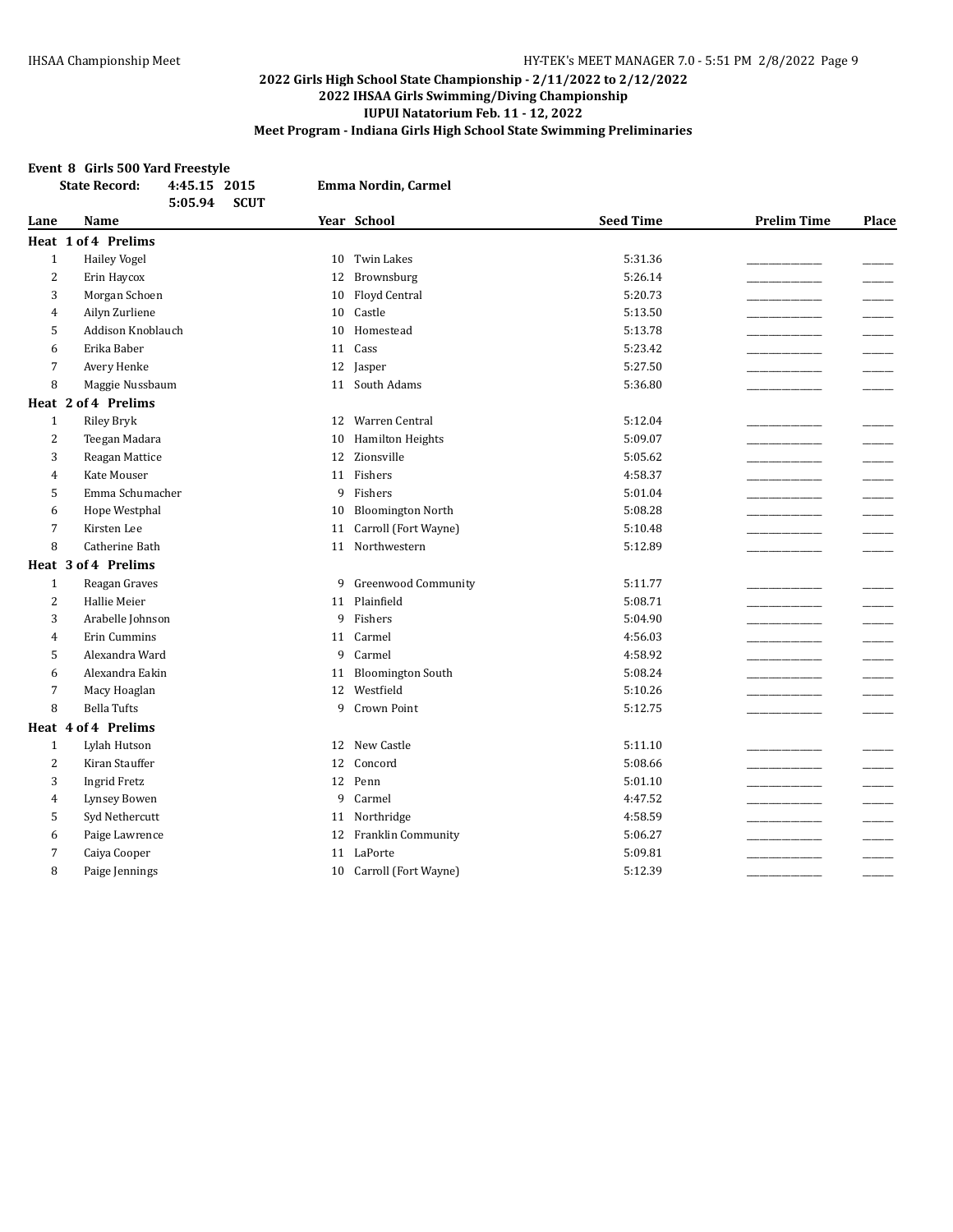## **Event 9 Girls 200 Yard Freestyle Relay**

| <b>State Record:</b> | 1:30.72 2015 |        | Carmel                                      |
|----------------------|--------------|--------|---------------------------------------------|
|                      | 1:39.22      | – SCUT | T. Rothrock. C. Adams. K.Smith. V. Burchill |

| <b>Team</b><br>Lane |                         | Relay                     |                            | <b>Seed Time</b>            | <b>Prelim Time</b> | Place |
|---------------------|-------------------------|---------------------------|----------------------------|-----------------------------|--------------------|-------|
|                     | Heat 1 of 4 Prelims     |                           |                            |                             |                    |       |
| $\mathbf{1}$        | Huntington North        |                           |                            | 1:44.77                     |                    |       |
|                     | 1) Annika Carpenter 9   | 2) Kaydince Kalhoefer 9   | 3) Delaney Houser 10       | 4) Kayla Reich 11           |                    |       |
|                     | 5) Madalyn Sink 10      | 6) Makenna Haston 12      | 7) Sapphire Dangerfield 10 | 8) Jade Perrin 11           |                    |       |
| $\overline{c}$      | <b>Culver Academies</b> |                           |                            | 1:42.53                     |                    |       |
|                     | 1) Karilyn Teglia 10    | 2) Noa Shafeek-Horton 9   | 3) Megan Gifford 10        | 4) Emily Heim 12            |                    |       |
|                     | 5) Erin Zhu 10          | 6) Aiko Pantuso 11        | 7) Evelyn Tabor 12         | 8) Anne Curtis 11           |                    |       |
| 3                   | Jasper                  |                           |                            | 1:40.74                     |                    |       |
|                     | 1) Nicole Fant 9        | 2) Lillian Polley 9       | 3) Andi VanMeter 12        | 4) Megan Matheis 12         |                    |       |
|                     | 5) Linzi VanMeter 9     | 6) Kara Kurucz 9          | 7) Reagan Book 9           | 8) Sophie Conrad 10         |                    |       |
| $\overline{4}$      | Crown Point             |                           |                            | 1:40.41                     |                    |       |
|                     | 1) Emma Bahr 12         | 2) Bella Tufts 9          | 3) Maggie Morse 10         | 4) Abbie Werner 12          |                    |       |
|                     | 5) Aiden Coetzee 10     | 6) Nori Gubbins 11        | 7) Yohanna Calzonzi 10     | 8) Faith Choi 9             |                    |       |
| 5                   | Kokomo                  |                           |                            | 1:40.58                     |                    |       |
|                     | 1) Aubrey Simmons 9     | 2) Paige Wilson 11        | 3) Milla Hawkins 9         | 4) Macee Reckard 12         |                    |       |
|                     | 5) Lily Johnson 12      | 6) Emily Lucas 12         | 7) Julynne Spidell 12      | 8) Rilyn Wonnell 12         |                    |       |
| 6                   | Floyd Central           |                           |                            | 1:41.94                     |                    |       |
|                     | 1) Claire Schuler 9     | 2) Claire Jones 10        | 3) Ella Robbeloth 10       | 4) Mia Cochran 11           |                    |       |
|                     | 5) Maddy Cavan 12       | 6) Elizabeth Kanemitsu 11 | 7) Macy McCollough 10      | 8) Ava Paffenberger 9       |                    |       |
| 7                   | Greenfield-Central      |                           |                            | 1:44.01                     |                    |       |
|                     | 1) Reagan Crouch 11     | 2) Elizabeth Coleman 12   | 3) Ariel Niemeier 12       | 4) Cecelia Duffy-Johnson 10 |                    |       |
|                     | 5) Rachel Stutz 9       | 6) Taylor Parsons 9       | 7) Riley Grandstaff 12     | 8) Faith Zornes 12          |                    |       |
| 8                   | North Montgomery        |                           |                            | 1:45.01                     |                    |       |
|                     | 1) Annabel Anderson 10  | 2) Gracen Schwabe 12      | 3) Brooklyn Kerns 9        | 4) Maggie Michael 12        |                    |       |
|                     | 5) Alex Wray 9          | 6) Kayla Sankey 9         | 7) Ava Mershon 9           | 8) Sydnee Turner 12         |                    |       |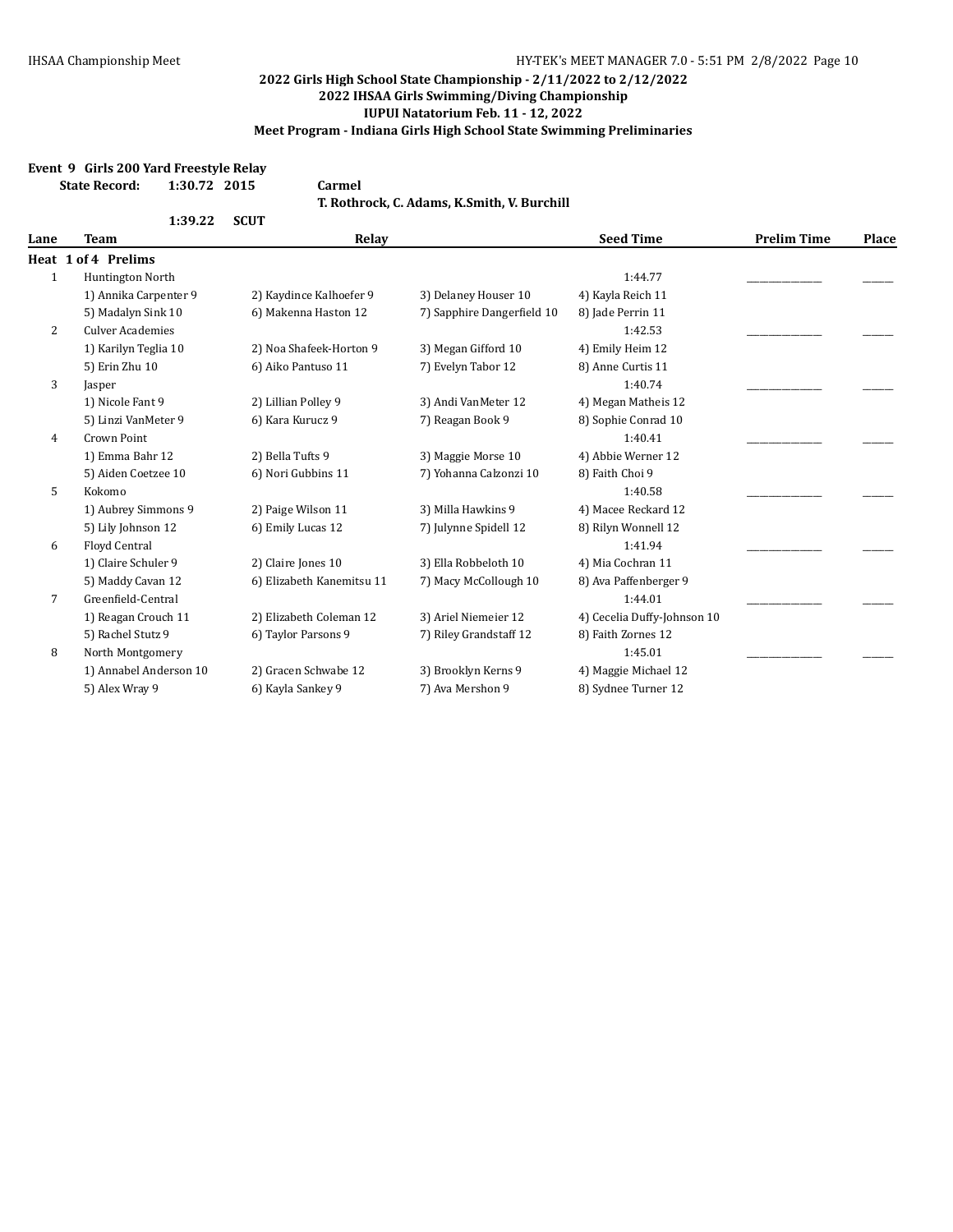## **Heat 2 Prelims... (Event 9 Girls 200 Yard Freestyle Relay)**

| $\mathbf{1}$ | <b>Brebeuf Jesuit Preparatory</b> |                         |                           | 1:40.16                 |  |
|--------------|-----------------------------------|-------------------------|---------------------------|-------------------------|--|
|              | 1) Elizabeth Dolan 11             | 2) Marin Rosen 12       | 3) Cate Gramelspacher 12  | 4) Alice O'Brien 11     |  |
|              | 5) Meredith Hershberger 9         | 6) Katerina Stebbins 10 | 7) Emily Garten 9         | 8) Amelia Smith 9       |  |
| 2            | Lawrence North                    |                         |                           | 1:39.19                 |  |
|              | 1) Brielle Vail 11                | 2) Emma Pletcher 11     | 3) Gabby Peck 10          | 4) Carol Ludington 10   |  |
|              | 5) Emerson Lehan 11               | 6) Maisy Tippner 11     | 7) Molly Miller 10        | 8) Rachel Peck 9        |  |
| 3            | Northridge                        |                         |                           | 1:37.77                 |  |
|              | 1) Tavia Bratt 11                 | 2) Makena Mount 12      | 3) Reagan Hartzell 12     | 4) Syd Nethercutt 11    |  |
|              | 5) Abigail Sullivan 9             | 6) Hayley Troyer 12     | 7) Clare Ritchie 12       | 8) Carigan Tabor 10     |  |
| 4            | Hamilton Southeastern             |                         |                           | 1:35.13                 |  |
|              | 1) Kennedy Fisher 12              | 2) Amelia Vicory 12     | 3) Ava Olson 11           | 4) Ashley Saple 11      |  |
|              | 5) Lauren Bergman 11              | 6) Kiley Zoeller 9      | 7) Anna Stolle 11         | 8) Audrey Crawford 10   |  |
| 5            | Center Grove                      |                         |                           | 1:36.38                 |  |
|              | 1) Lexi Stuart 10                 | 2) Kiersten Smith 12    | 3) Tenley Wilkins 9       | 4) Lara Phipps 10       |  |
|              | 5) Cira Mazdai 10                 | 6) Grace Clarkston 10   | 7) Kylie Treat 12         | 8) Kayla Fischer 10     |  |
| 6            | Noblesville                       |                         |                           | 1:38.30                 |  |
|              | 1) Maya McDonald 10               | 2) Mia Field 10         | 3) Exley Tricker 9        | 4) Caroline Santerre 11 |  |
|              | 5) Fiona Halvorsen 12             | 6) Julia Santerre 9     | 7) Ellie Hayward 9        | 8) Katie Kramer 12      |  |
| 7            | Brownsburg                        |                         |                           | 1:39.54                 |  |
|              | 1) Margaret Miller 12             | 2) Annika Schaekel 12   | 3) Mary McCluskey 10      | 4) Elizabeth Nolte 11   |  |
|              | 5) Erin Haycox 12                 | 6) Marie Kingery 10     | 7) Baylei Crawford 10     | 8) Leah Kingery 12      |  |
| 8            | Lake Central                      |                         |                           | 1:40.38                 |  |
|              | 1) Amana Abdulla 10               | 2) Meagan O'Sullivan 12 | 3) Meagan Soeka 11        | 4) Brenna Pacheco 10    |  |
|              | 5) Izzy Marcotte 9                | 6) Taryn Lollis 10      | 7) Anna Kabrud 10         | 8) Jourie Wilson 12     |  |
|              | Heat 3 of 4 Prelims               |                         |                           |                         |  |
| $\mathbf{1}$ | Franklin Central                  |                         |                           | 1:39.72                 |  |
|              | 1) Grace Sharp 9                  | 2) Maia Kachler 12      | 3) Anna Coney 11          | 4) Bri Gogis 10         |  |
|              | 5) Kendall Boardman 12            | 6) Amanda Firestine 11  | 7) Katylnn McWilliams 11  | 8) Chloe Oden 11        |  |
| 2            | Plainfield                        |                         |                           | 1:39.15                 |  |
|              | 1) Hallie Meier 11                | 2) Averie Keating 9     | 3) Taylor Brackney 10     | 4) Josie Heyob 11       |  |
|              | 5) Megan Siereveld 10             | 6) Grace Brackney 12    | 7) Nicole Abell 11        | 8) Meg Parker 12        |  |
| 3            | Zionsville                        |                         |                           | 1:37.27                 |  |
|              | 1) Devon Kitchel 12               | 2) Avery Christian 9    | 3) Annabelle Swiney 9     | 4) Reagan Mattice 12    |  |
|              | 5) Hailey Paulick 9               | 6) Maggie Hadley 10     | 7) Annabel Hermacinski 10 | 8) Madelyn Akin 10      |  |
| 4            | Carroll (Fort Wayne)              |                         |                           | 1:34.74                 |  |
|              | 1) Alexis Jankowski 11            | 2) Mya DeWitt 12        | 3) Kirsten Lee 11         | 4) Natalie Marshall 11  |  |
|              | 5) Melina Mavromoustakos 10       | 6) Sofia Fornos 11      | 7) Morgan DeWald 10       | 8) Gabrielle Parrish 10 |  |
| 5            | Concord                           |                         |                           | 1:35.66                 |  |
|              | 1) Grace Brenneman 12             | 2) Audrey Lantz 11      | 3) Isabella Sponseller 11 | 4) Kiran Stauffer 12    |  |
|              | 5) Ella Lantz 11                  | 6) Madison Weaver 11    | 7) Victoria Posthauer 12  | 8) Sophia Stutsman 11   |  |
| 6            | Castle                            |                         |                           | 1:38.03                 |  |
|              | 1) Chloe Plank 11                 | 2) Ava Buttefield 10    | 3) Madelyn Porter 11      | 4) Ailyn Zurliene 10    |  |
|              | 5) Aubree Meyer 10                | 6) Elle Dewees 11       | 7) Caitleen Reyes 12      | 8) Julia Barrett 9      |  |
| 7            | Valparaiso                        |                         |                           | 1:39.46                 |  |
|              | 1) Jorie Irving 10                | 2) Paige Schulte 11     | 3) Andrea Grasch 12       | 4) Edith Patterson 10   |  |
|              | 5) Allison Grasch 12<br>Westfield | 6) Katherine Padilla 12 | 7) Isabella Hearn 10      | 8) Stella Wainman 10    |  |
| 8            | 1) Alexa Boillat 11               |                         |                           | 1:40.32                 |  |
|              |                                   | 2) Alexandra Irvin 10   | 3) Madison Putt 12        | 4) Macy Hoaglan 12      |  |
|              | 5) Hannah Jones 12                | 6) Annie Spaletto 11    | 7) Ava Friedman 12        | 8) Avery Banas 9        |  |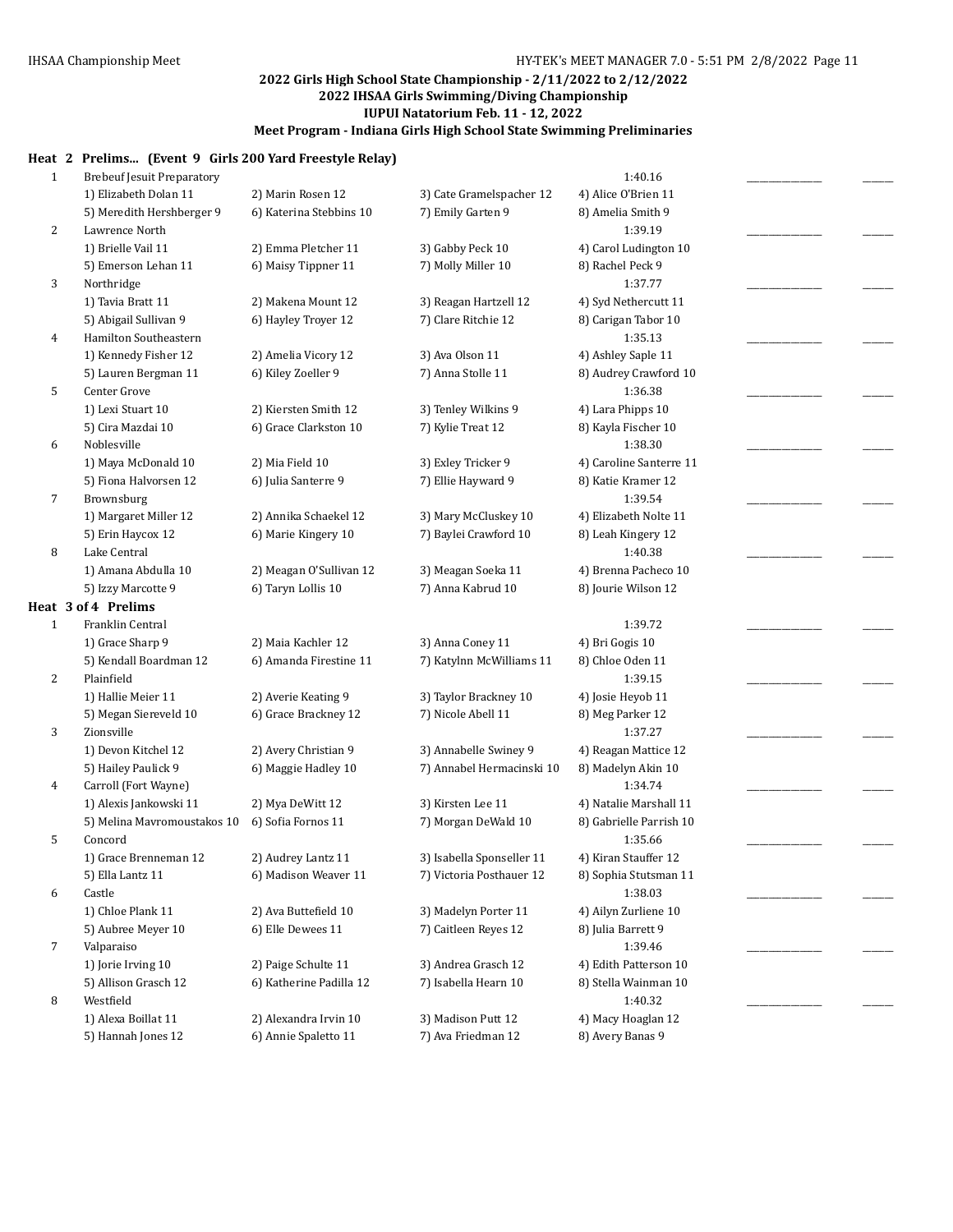## **Heat 4 Prelims... (Event 9 Girls 200 Yard Freestyle Relay)**

| 1              | Avon                         |                         |                          | 1:39.63                   |  |
|----------------|------------------------------|-------------------------|--------------------------|---------------------------|--|
|                | 1) Kate Hilgarth 12          | 2) Rilee Jones 10       | 3) Erin Taylor 10        | 4) Bethany Brown 9        |  |
|                | 5) Morgan Bondurant 11       | 6) Anna Bose 12         | 7) Kali Hutchek 11       | 8) Abby Sandala 12        |  |
| 2              | North Central (Indpls.)      |                         |                          | 1:39.11                   |  |
|                | 1) Gabrielle Koon 9          | 2) Dillon Horsley 11    | 3) Eleanor Reno 12       | 4) Madelyn Harvey 10      |  |
|                | 5) Aisha Tashpulatova 12     | 6) Olivia Bourquein 11  | 7) Anna Brames 9         | 8) Lillian Wolfe 11       |  |
| 3              | Penn                         |                         |                          | 1:36.64                   |  |
|                | 1) Madison Bottorff 12       | 2) Anika Guenther 9     | 3) Ingrid Fretz 12       | 4) Lilian Christianson 10 |  |
|                | 5) Tory Temeles 11           | 6) Vanessa Domalewski 9 | 7) Hailey Crampton 9     | 8) Avery Woods 10         |  |
| 4              | Fishers                      |                         |                          | 1:34.61                   |  |
|                | 1) Nalanie Marinel Cortez 11 | 2) Avery Stein 10       | 3) Alexandra Stein 12    | 4) Kalliopi Agapios 12    |  |
|                | 5) Emma Schumacher 9         | 6) Josephine Ramey 11   | 7) Claire Francis 9      | 8) Kate Mouser 11         |  |
| 5              | Carmel                       |                         |                          | 1:35.54                   |  |
|                | 1) Grace Dougherty 10        | 2) Erin Cummins 11      | 3) Hayley Reed 12        | 4) Gretchen Lueking 12    |  |
|                | 5) Madelyn Lathrop 10        | 6) MacKenna Lieske 12   | 7) Lynsey Bowen 9        | 8) Meghan Christman 11    |  |
| 6              | Homestead                    |                         |                          | 1:37.80                   |  |
|                | 1) Margaret Steward 11       | 2) Mallory Lindsay 12   | 3) Hayden Shurtz 11      | 4) Halle Weaver 12        |  |
|                | 5) Chloe Hunter 10           | 6) Hailey Todd 12       | 7) Sydney Koehrn 10      | 8) Cynthia Lutterbeck 11  |  |
| $\overline{7}$ | Mt. Vernon                   |                         |                          | 1:39.31                   |  |
|                | 1) Julien Glover 10          | 2) Jaley Hamilton 9     | 3) Sophie Kloppenburg 11 | 4) Kaleigh Kelley 11      |  |
|                | 5) Alana Bredemeier 9        | 6) Haley Rutledge 11    | 7) Malley Wagner 9       | 8) Kristen Bazan 10       |  |
| 8              | <b>Bloomington South</b>     |                         |                          | 1:40.27                   |  |
|                | 1) Katie Stumpner 9          | 2) Grace Nelson 11      | 3) Alexandra Eakin 11    | 4) Kristina Paegle 12     |  |
|                | 5) Lucy Tait 10              | 6) Abigail Smith 10     | 7) Annalise Coyne 10     | 8) Penelope Paul 11       |  |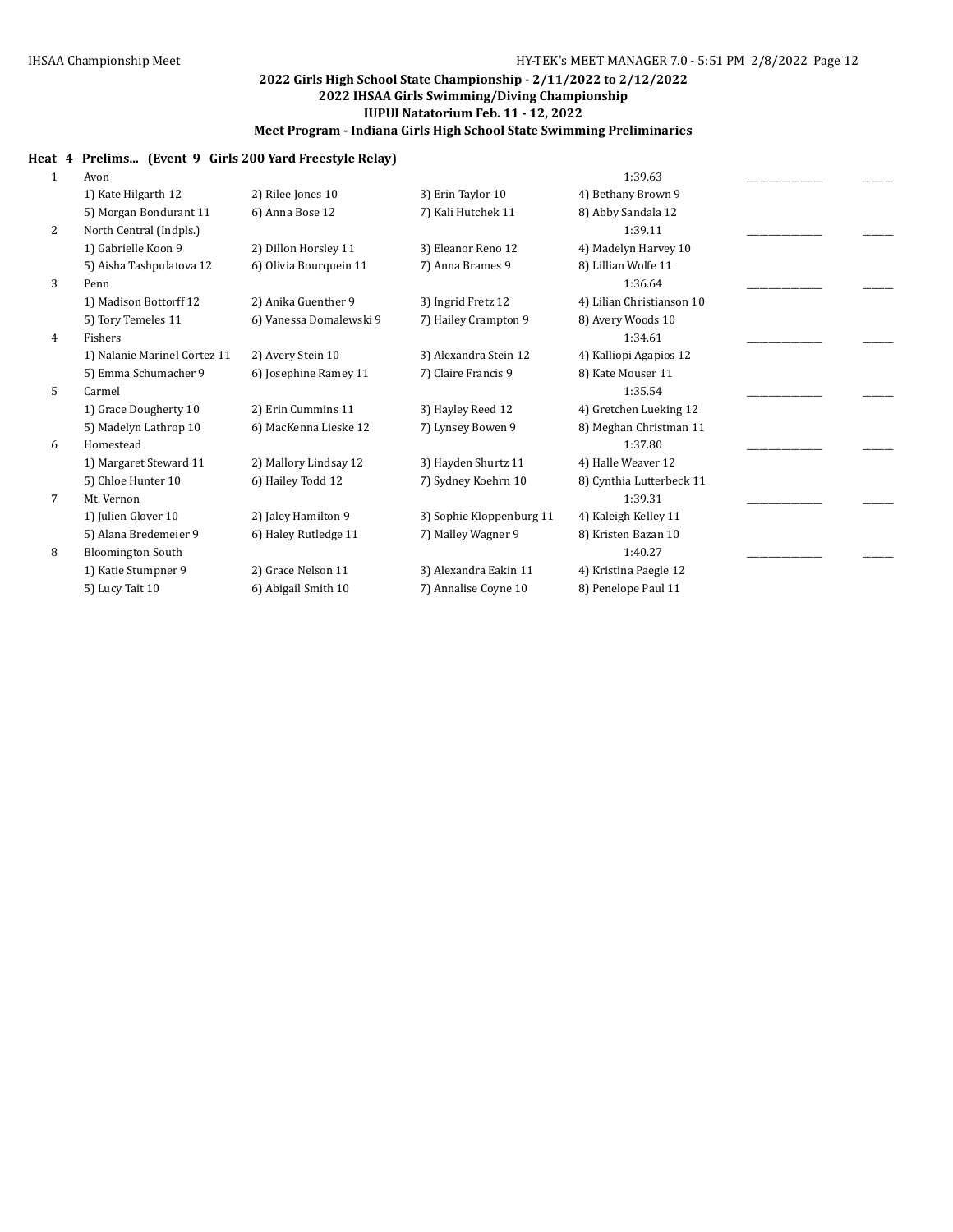#### **Event 10 Girls 100 Yard Backstroke**

|                | <b>State Record:</b>  | 51.65 2016<br>57.12<br><b>SCUT</b> |    | <b>Claire Adams, Carmel</b>       |                  |                    |       |
|----------------|-----------------------|------------------------------------|----|-----------------------------------|------------------|--------------------|-------|
| Lane           | <b>Name</b>           |                                    |    | Year School                       | <b>Seed Time</b> | <b>Prelim Time</b> | Place |
|                | Heat 1 of 4 Prelims   |                                    |    |                                   |                  |                    |       |
| $\mathbf{1}$   | Annika Carpenter      |                                    | 9  | Huntington North                  | 1:01.56          |                    |       |
| 2              | Lucy Owens            |                                    | 10 | Floyd Central                     | 59.69            |                    |       |
| 3              | Olivia Piunti         |                                    | 11 | Chesterton                        | 59.34            |                    |       |
| 4              | Olivia Owens          |                                    | 10 | New Castle                        | 58.52            |                    |       |
| 5              | Nicole Fant           |                                    | 9  | Jasper                            | 59.21            |                    |       |
| 6              | Anna Brown            |                                    | 10 | <b>Brebeuf Jesuit Preparatory</b> | 59.60            |                    |       |
| 7              | Arianna Stieber       |                                    | 10 | Western Boone                     | 1:00.06          |                    |       |
| 8              | Karilyn Teglia        |                                    | 10 | <b>Culver Academies</b>           | 1:02.21          |                    |       |
|                | Heat 2 of 4 Prelims   |                                    |    |                                   |                  |                    |       |
| $\mathbf{1}$   | Caroline Reinke       |                                    |    | 12 Southport                      | 57.84            |                    |       |
| $\overline{2}$ | Lauren Diercks        |                                    | 12 | North Central (Indpls.)           | 57.36            |                    |       |
| 3              | <b>Molly Simmons</b>  |                                    | 10 | Zionsville                        | 56.51            |                    |       |
| 4              | Josephine Ramey       |                                    | 11 | Fishers                           | 54.89            |                    |       |
| 5              | <b>Ripley Merritt</b> |                                    | 10 | Homestead                         | 55.96            |                    |       |
| 6              | <b>Grace Newton</b>   |                                    | 11 | Hamilton Southeastern             | 57.01            |                    |       |
| 7              | Ava Buttefield        |                                    | 10 | $\mbox{Castle}$                   | 57.65            |                    |       |
| 8              | Kate Hilgarth         |                                    | 12 | Avon                              | 58.25            |                    |       |
|                | Heat 3 of 4 Prelims   |                                    |    |                                   |                  |                    |       |
| $\mathbf{1}$   | Olivia Elston         |                                    | 11 | South Bend St Joseph              | 57.72            |                    |       |
| $\overline{2}$ | Lauren Fecher         |                                    | 10 | Harrison (West Lafayette)         | 57.08            |                    |       |
| 3              | <b>Aubrey Simmons</b> |                                    | 9  | Kokomo                            | 56.34            |                    |       |
| 4              | Berit Berglund        |                                    | 11 | Carmel                            | 54.40            |                    |       |
| 5              | Allison Lacy          |                                    | 11 | Franklin Community                | 55.87            |                    |       |
| 6              | Jourie Wilson         |                                    | 12 | Lake Central                      | 56.88            |                    |       |
| 7              | Alyssa Messenger      |                                    | 12 | Penn                              | 57.57            |                    |       |
| 8              | Rachel Terrell        |                                    | 12 | Elkhart                           | 58.17            |                    |       |
|                | Heat 4 of 4 Prelims   |                                    |    |                                   |                  |                    |       |
| $\mathbf{1}$   | Hannah Pryor          |                                    | 9  | Boonville                         | 57.68            |                    |       |
| 2              | Morgan Brown          |                                    | 12 | Homestead                         | 57.05            |                    |       |
| 3              | Kiarra Thomas         |                                    | 9  | Carmel                            | 56.03            |                    |       |
| 4              | Mya DeWitt            |                                    | 12 | Carroll (Fort Wayne)              | 54.24            |                    |       |
| 5              | Ella Lantz            |                                    | 11 | Concord                           | 55.70            |                    | ---   |
| 6              | Keira Kask            |                                    | 11 | Carmel                            | 56.62            |                    |       |
| 7              | <b>Ashley Freel</b>   |                                    | 10 | <b>Bloomington North</b>          | 57.56            |                    |       |
| 8              | Erica Lucas           |                                    | 12 | Centerville                       | 58.06            |                    |       |
|                |                       |                                    |    |                                   |                  |                    |       |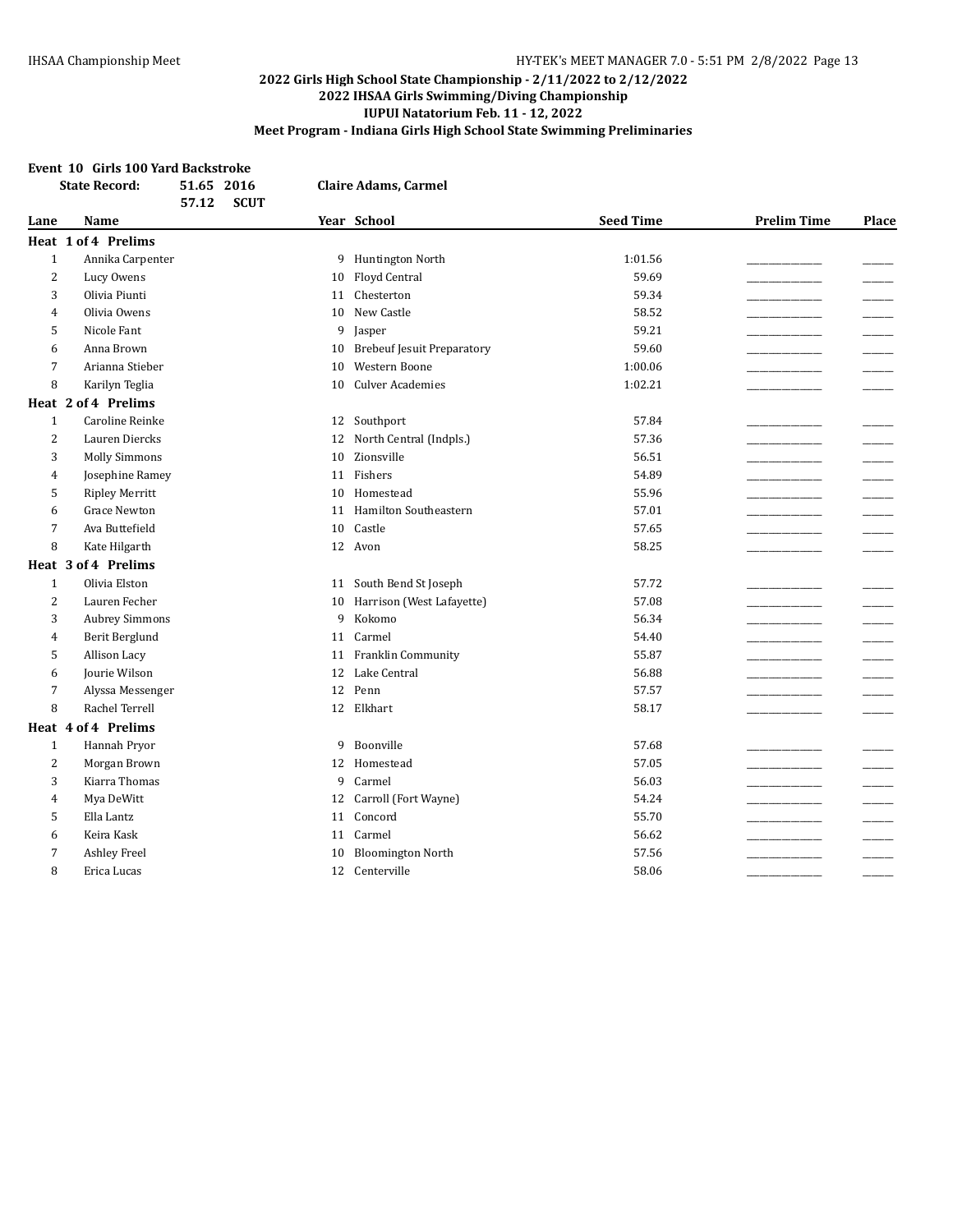#### **Event 11 Girls 100 Yard Breaststroke**

|                | 58.40 2018<br><b>State Record:</b><br><b>SCUT</b><br>1:05.63 |    | <b>Emily Weiss, Yorktown</b> |                  |                    |                          |
|----------------|--------------------------------------------------------------|----|------------------------------|------------------|--------------------|--------------------------|
| Lane           | <b>Name</b>                                                  |    | Year School                  | <b>Seed Time</b> | <b>Prelim Time</b> | Place                    |
|                | Heat 1 of 4 Prelims                                          |    |                              |                  |                    |                          |
| $1\,$          | Mya Thompson                                                 |    | 11 Twin Lakes                | 1:09.20          |                    |                          |
| 2              | Mara Bader                                                   |    | 11 Jay County                | 1:08.36          |                    |                          |
| 3              | Casey McNulty                                                |    | 11 Munster                   | 1:07.27          |                    |                          |
| $\overline{4}$ | Kailey Myers                                                 |    | 12 Pike                      | 1:06.32          |                    |                          |
| 5              | Dillon Horsley                                               | 11 | North Central (Indpls.)      | 1:07.03          |                    | $\overline{\phantom{a}}$ |
| 6              | Reagan Brown                                                 | 12 | Jennings County              | 1:08.17          |                    |                          |
| 7              | <b>Lindsey Mitchell</b>                                      | 11 | <b>Bloomington North</b>     | 1:08.58          |                    |                          |
| 8              | Emma Johnson                                                 | 10 | Columbia City                | 1:10.87          |                    |                          |
|                | Heat 2 of 4 Prelims                                          |    |                              |                  |                    |                          |
| $\mathbf{1}$   | Lauren Crews                                                 | 12 | Carroll (Fort Wayne)         | 1:05.85          |                    |                          |
| 2              | Anna Stolle                                                  | 11 | <b>Hamilton Southeastern</b> | 1:05.53          |                    |                          |
| 3              | Lydia Reade                                                  |    | 12 Fishers                   | 1:04.52          |                    |                          |
| $\overline{4}$ | Meghan Christman                                             | 11 | Carmel                       | 1:03.47          |                    |                          |
| 5              | MacKenna Lieske                                              | 12 | Carmel                       | 1:03.97          |                    |                          |
| 6              | <b>Molly Stout</b>                                           | 11 | Martinsville                 | 1:05.23          |                    |                          |
| 7              | Kaleigh Kelley                                               | 11 | Mt. Vernon                   | 1:05.77          |                    |                          |
| 8              | <b>Eloise Harrison</b>                                       | 10 | Hamilton Southeastern        | 1:06.08          |                    |                          |
|                | Heat 3 of 4 Prelims                                          |    |                              |                  |                    |                          |
| $\mathbf{1}$   | Anika Guenther                                               | 9  | Penn                         | 1:05.85          |                    |                          |
| 2              | Kaia Podlin                                                  | 10 | Bremen                       | 1:05.48          |                    |                          |
| 3              | Maya McDonald                                                | 10 | Noblesville                  | 1:04.36          |                    |                          |
| $\overline{4}$ | Kennedy Fisher                                               |    | 12 Hamilton Southeastern     | 1:03.41          |                    |                          |
| 5              | Grace Lux                                                    |    | 12 Fishers                   | 1:03.88          |                    |                          |
| 6              | Alana Jardenil                                               | 12 | Chesterton                   | 1:04.93          |                    |                          |
| 7              | Isabella Sponseller                                          | 11 | Concord                      | 1:05.75          |                    |                          |
| 8              | <b>Taylor Brackney</b>                                       | 10 | Plainfield                   | 1:05.90          |                    |                          |
|                | Heat 4 of 4 Prelims                                          |    |                              |                  |                    |                          |
| $\mathbf{1}$   | <b>Autumn Bruns</b>                                          | 11 | Carroll (Fort Wayne)         | 1:05.83          |                    |                          |
| 2              | Madelyn Akin                                                 | 10 | Zionsville                   | 1:05.38          |                    |                          |
| 3              | Vivian Wilson                                                | 11 | Carmel                       | 1:04.29          |                    |                          |
| 4              | Devon Kitchel                                                | 12 | Zionsville                   | 1:02.01          |                    |                          |
| 5              | Avery Stein                                                  | 10 | Fishers                      | 1:03.54          |                    |                          |
| 6              | Norah Johnson                                                | 11 | Greenfield-Central           | 1:04.86          |                    |                          |
| 7              | Hayden Shurtz                                                | 11 | Homestead                    | 1:05.64          |                    |                          |
| 8              | Megan Matheis                                                |    | 12 Jasper                    | 1:05.90          |                    |                          |
|                |                                                              |    |                              |                  |                    |                          |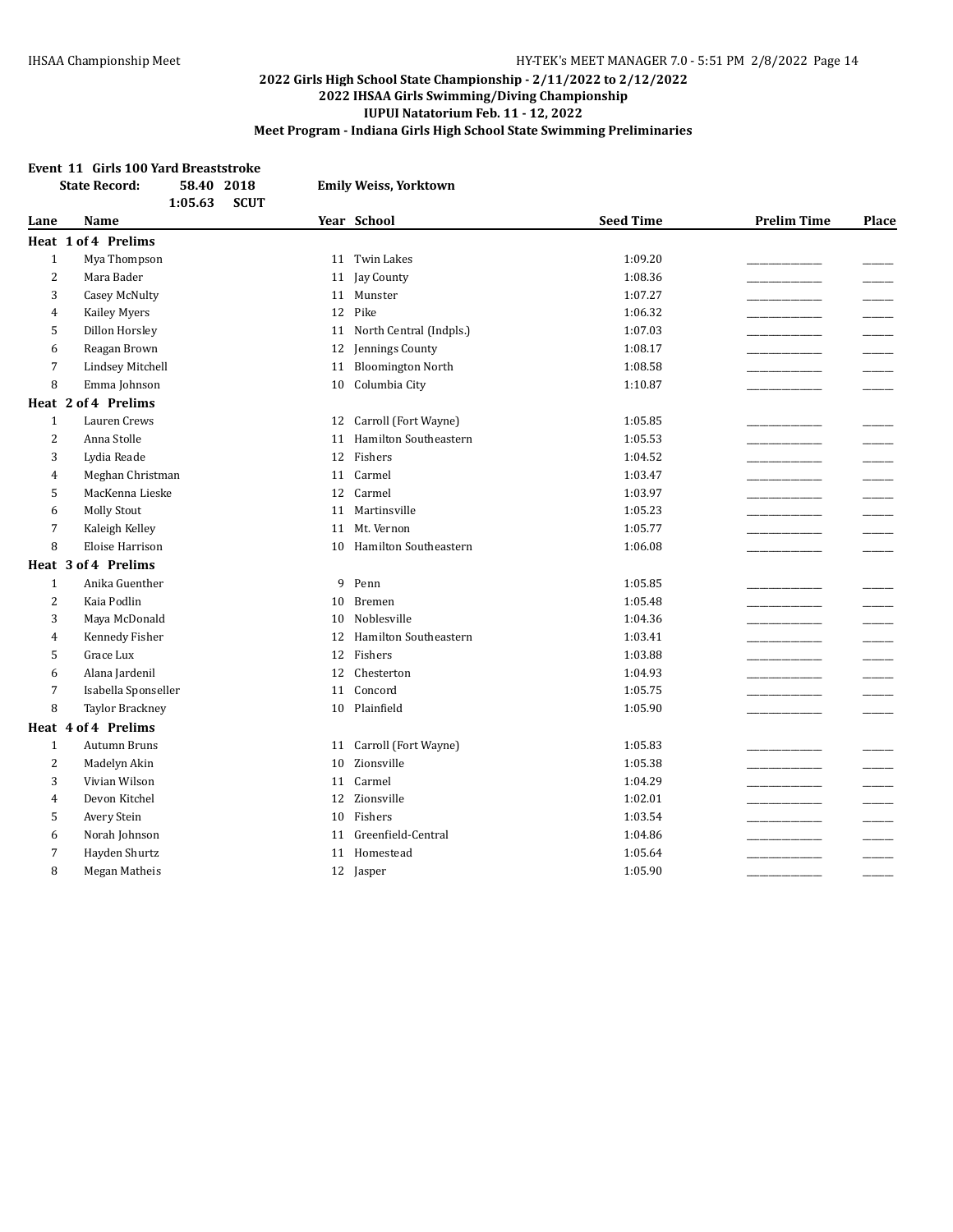#### **Event 12 Girls 400 Yard Freestyle Relay**

**State Record: 3:15.38 2015 Carmel**

**V. Burchill, A. Bilquist, K. Smith, C. Adams**

|              | 3:35.34                 | <b>SCUT</b>               |                            |                       |                    |       |
|--------------|-------------------------|---------------------------|----------------------------|-----------------------|--------------------|-------|
| Lane         | <b>Team</b>             | Relay                     |                            | <b>Seed Time</b>      | <b>Prelim Time</b> | Place |
|              | Heat 1 of 4 Prelims     |                           |                            |                       |                    |       |
| $\mathbf{1}$ | <b>Culver Academies</b> |                           |                            | 3:48.34               |                    |       |
|              | 1) Karilyn Teglia 10    | 2) Noa Shafeek-Horton 9   | 3) Qianning Zhang 11       | 4) Emily Heim 12      |                    |       |
|              | 5) Anne Curtis 11       | 6) Evelyn Tabor 12        |                            |                       |                    |       |
| 2            | Jasper                  |                           |                            | 3:43.14               |                    |       |
|              | 1) Andi VanMeter 12     | 2) Avery Henke 12         | 3) Linzi VanMeter 9        | 4) Megan Matheis 12   |                    |       |
|              | 5) Nicole Fant 9        | 6) Reagan Book 9          | 7) Kara Kurucz 9           | 8) Sophie Conrad 10   |                    |       |
| 3            | Pendleton Heights       |                           |                            | 3:42.41               |                    |       |
|              | 1) Mallory Gentry 10    | 2) Jaima Link 12          | 3) Sophie Kaster 11        | 4) Grace McKinney 12  |                    |       |
|              | 5) Daniella Rector 9    | 6) Alia Walters 11        | 7) Clara McIntyre 10       | 8) Stella Payne 11    |                    |       |
| 4            | Floyd Central           |                           |                            | 3:40.89               |                    |       |
|              | 1) Claire Jones 10      | 2) Morgan Schoen 10       | 3) Ella Robbeloth 10       | 4) Savanna Liddle 11  |                    |       |
|              | 5) Maddy Cavan 12       | 6) Elizabeth Kanemitsu 11 | 7) Lucy Owens 10           | 8) Macy McCollough 10 |                    |       |
| 5            | Lawrence North          |                           |                            | 3:41.10               |                    |       |
|              | 1) Carol Ludington 10   | 2) Emerson Lehan 11       | 3) Molly Miller 10         | 4) Brielle Vail 11    |                    |       |
|              | 5) Maisy Tippner 11     | 6) Gabby Peck 10          | 7) Elizabeth Fritz-Kent 11 | 8) Emma Pletcher 11   |                    |       |
| 6            | Brownsburg              |                           |                            | 3:42.55               |                    |       |
|              | 1) Margaret Miller 12   | 2) Annika Schaekel 12     | 3) Mary McCluskey 10       | 4) Erin Haycox 12     |                    |       |
|              | 5) Murphi Crawford 12   | 6) Elizabeth Nolte 11     | 7) Baylei Crawford 10      | 8) Marie Kingery 10   |                    |       |
| 7            | Western Boone           |                           |                            | 3:45.76               |                    |       |
|              | 1) Rashel Anderson 11   | 2) Adelaide Jones 10      | 3) Micaela Stieber 12      | 4) Arianna Stieber 10 |                    |       |
|              | 5) Samantha Jones 10    | 6) Emma Mitchell 11       | 7) Katherine Aliff 11      |                       |                    |       |
| 8            | Norwell                 |                           |                            | 3:56.29               |                    |       |
|              | 1) Emma Page 11         | 2) Aubreyan Heyerly 12    | 3) Ella Krug 10            | 4) Jillian Melcher 10 |                    |       |
|              | 5) Renee Fraze 10       | 6) Emerson Meredith 9     | 7) Addyson Heyerly 10      | 8) Cassandra Coyne 9  |                    |       |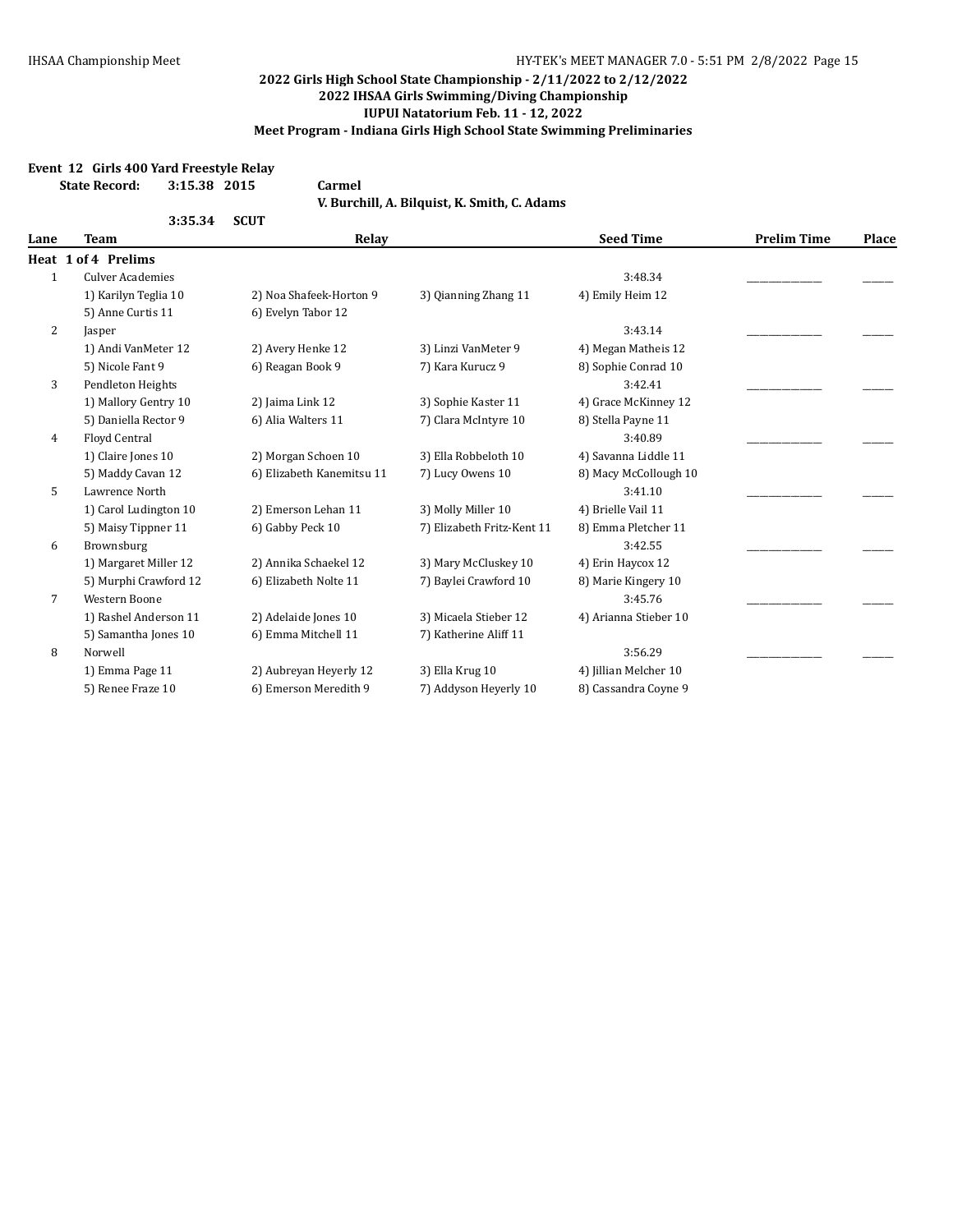# **Heat 2 Prelims... (Event 12 Girls 400 Yard Freestyle Relay)**

|              |                                          | Trends (Event 12 unis 700 faru freestyle Kelay) |                           |                                |  |
|--------------|------------------------------------------|-------------------------------------------------|---------------------------|--------------------------------|--|
| $\mathbf{1}$ | Southport                                |                                                 |                           | 3:39.88                        |  |
|              | 1) Noelle Bryan 11                       | 2) Karlie Dodd 10                               | 3) Madeline Jarvis 12     | 4) Caroline Reinke 12          |  |
|              | 5) Samantha Cox 12                       | 6) Lucy Hiller 10                               | 7) Haidyn Coleman 9       | 8) Karlyn Fox 10               |  |
| 2            | <b>Bloomington North</b>                 |                                                 |                           | 3:35.08                        |  |
|              | 1) Karen Tabbal 11                       | 2) Sarah Murer 11                               | 3) Hope Westphal 10       | 4) Ashley Freel 10             |  |
|              | 5) Alison Somes 12                       | 6) Delani Fisher 12                             | 7) Greta Kollbaum 11      | 8) Maria Alminauskas 12        |  |
| 3            | Center Grove                             |                                                 |                           | 3:32.69                        |  |
|              | 1) Lexi Stuart 10                        | 2) Kiersten Smith 12                            | 3) Kylie Treat 12         | 4) Lara Phipps 10              |  |
|              | 5) Kayla Fischer 10                      | 6) Tenley Wilkins 9                             | 7) Rachel Ingle 11        | 8) Grace Clarkston 10          |  |
| 4            | Concord                                  |                                                 |                           | 3:28.73                        |  |
|              | 1) Kiran Stauffer 12                     | 2) Audrey Lantz 11                              | 3) Ella Lantz 11          | 4) Grace Brenneman 12          |  |
|              | 5) Avery McDowell 9                      | 6) Madison Weaver 11                            | 7) Isabella Sponseller 11 | 8) Sophia Stutsman 11          |  |
| 5            | Hamilton Southeastern                    |                                                 |                           | 3:30.85                        |  |
|              | 1) Audrey Crawford 10                    | 2) Amelia Vicory 12                             | 3) Anna Stolle 11         | 4) Lauren Bergman 11           |  |
|              | 5) Kennedy Fisher 12                     | 6) Ava Olson 11                                 | 7) Grace Newton 11        | 8) Ashley Saple 11             |  |
| 6            | Zionsville                               |                                                 |                           | 3:33.66                        |  |
|              | 1) Katie Buroker 11                      | 2) Reagan Mattice 12                            | 3) Annabelle Swiney 9     | 4) Molly Simmons 10            |  |
|              | 5) Maggie Hadley 10                      | 6) Devon Kitchel 12                             | 7) Annabel Hermacinski 10 | 8) Avery Christian 9           |  |
| 7            | Warren Central                           |                                                 |                           | 3:38.34                        |  |
|              | 1) Jaci Merchant 12                      | 2) Mary Nosek 12                                | 3) Maria Ruiz Martin 11   | 4) Riley Bryk 12               |  |
|              | 5) Annyka St John 11                     | 6) Sarah Haynes 11                              | 7) Kenya Hernandez 9      | 8) Hazel Miller 10             |  |
| 8            | South Bend St Joseph                     |                                                 |                           | 3:40.67                        |  |
|              | 1) Jacqueline Dobrydney 11               | 2) Olivia Elston 11                             | 3) Cecilia Farrell 11     | 4) Jane Lloyd 12               |  |
|              | 5) Vivian Wheeler 9                      | 6) Madeline Crowley 10                          | 7) Emma Morris 10         | 8) Grace Litzinger 9           |  |
|              | Heat 3 of 4 Prelims                      |                                                 |                           |                                |  |
| $\mathbf{1}$ | Greenwood Community                      |                                                 |                           | 3:39.72                        |  |
|              | 1) Reagan Graves 9                       | 2) Chloe Vitatoe 9                              | 3) Hailey Peckinpaugh 10  | 4) Madison Peckinpaugh 12      |  |
|              | 5) Madelyn Johnson 11                    | 6) Ryann Marker 9                               | 7) Charlize Graves 12     | 8) Naomi Weaver 11             |  |
| 2            | Homestead                                |                                                 |                           | 3:34.32                        |  |
|              | 1) Halle Weaver 12                       | 2) Mallory Lindsay 12                           | 3) Morgan Brown 12        | 4) Ripley Merritt 10           |  |
|              | 5) Chloe Hunter 10                       | 6) Lillian Heine 10                             | 7) Margaret Steward 11    | 8) Addison Knoblauch 10        |  |
| 3            | Chesterton                               |                                                 |                           | 3:32.42                        |  |
|              | 1) Veronika Ozimek 12                    | 2) Rachel Dildine 10                            | 3) Olivia Piunti 11       | 4) Alana Jardenil 12           |  |
|              | 5) Morgan Gear 12                        | 6) Mia Kirkham 9                                | 7) Keeley Tharp 9         | 8) Annmarie Easter 10          |  |
| 4            | Carmel                                   |                                                 |                           | 3:27.69                        |  |
|              | 1) Alex Shackell 9                       | 2) Keira Kask 11                                | 3) Erin Cummins 11        | 4) Lynsey Bowen 9              |  |
|              | 5) Gretchen Lueking 12                   | 6) Berit Berglund 11                            | 7) Ashlea Swingewood 12   | 8) Grace Dougherty 10          |  |
| 5            | Carroll (Fort Wayne)                     |                                                 |                           | 3:29.99                        |  |
|              | 1) Mya DeWitt 12                         | 2) Alexis Jankowski 11                          | 3) Kirsten Lee 11         | 4) Natalie Marshall 11         |  |
| 6            | 5) Emily McIntosh 12                     | 6) Sofia Fornos 11                              | 7) Morgan DeWald 10       | 8) Alaina Brooks 11<br>3:33.06 |  |
|              | Wawasee                                  |                                                 |                           |                                |  |
|              | 1) Alexis Mishler 11                     | 2) Lillian Tyler 12<br>6) Emma Yoder 10         | 3) Addison Beasley 9      | 4) Julie Mishler 9             |  |
|              | 5) Jordan Gibbs 12                       |                                                 | 7) Sophia Grumme 12       | 8) Emma Young 10<br>3:37.32    |  |
| 7            | North Central (Indpls.)                  |                                                 |                           |                                |  |
|              | 1) Madelyn Harvey 10<br>5) Anna Brames 9 | 2) Eleanor Reno 12<br>6) Madeline Bumps 10      | 3) Lillian Wolfe 11       | 4) Lauren Diercks 12           |  |
| 8            | Noblesville                              |                                                 | 7) Emily Buening 11       | 8) Reagan Shaar 12<br>3:40.16  |  |
|              | 1) Reagan Hart 12                        | 2) Ellie Hayward 9                              | 3) Caroline Santerre 11   | 4) Sophie Resner 12            |  |
|              | 5) Emily Knott 10                        | 6) Exley Tricker 9                              | 7) Sara Fife 11           | 8) Olivia Motz 9               |  |
|              |                                          |                                                 |                           |                                |  |